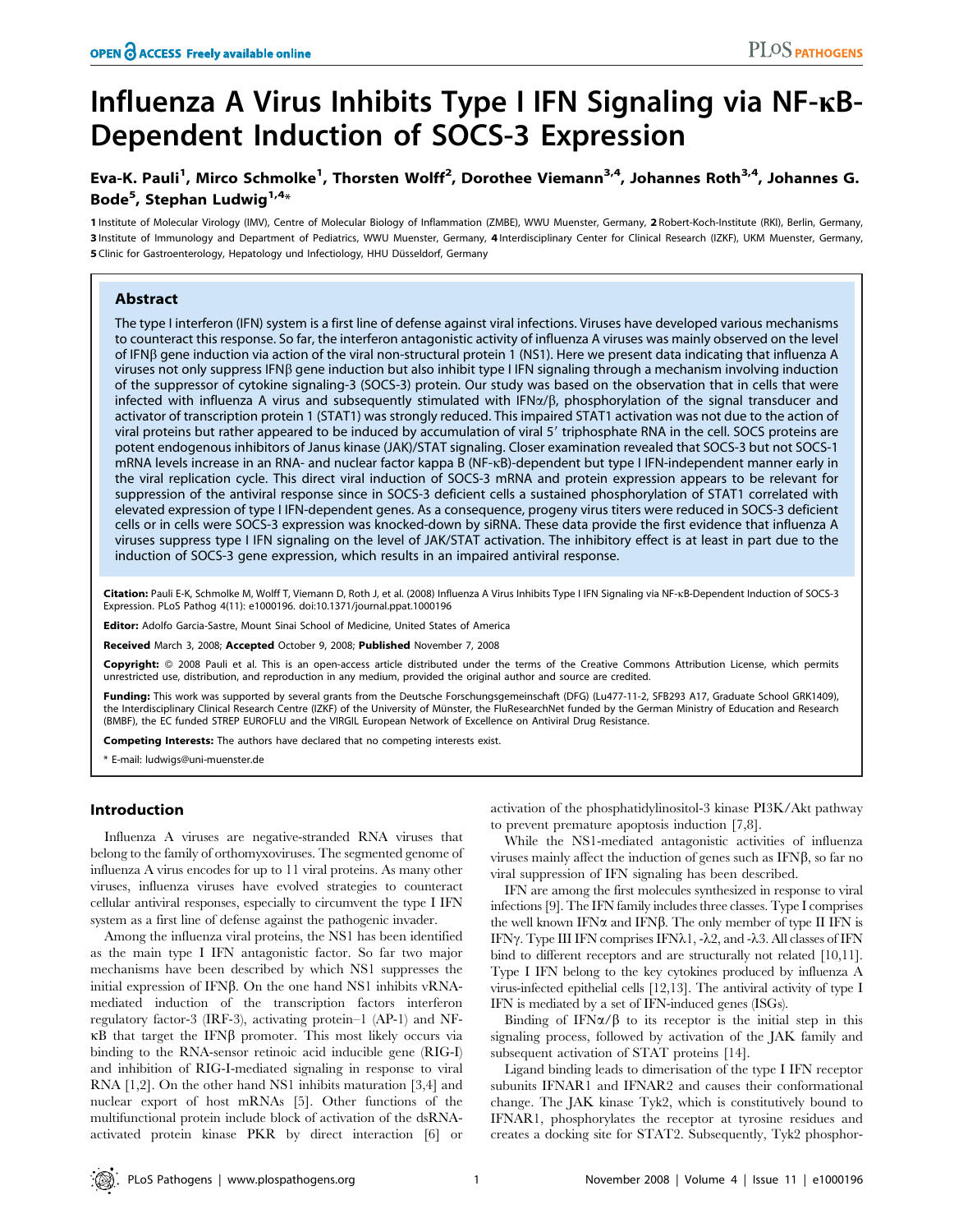#### Author Summary

The type I interferon (IFN) system is one of the most powerful innate defenses against viral pathogens. Most RNA viruses are sensitive to the action of type I IFN. Therefore, these pathogens have evolved strategies to evade this response. For example, influenza viruses express a viral protein, the non-structural protein 1 (NS1), that suppresses production of IFN $\beta$  by lowering cellular sensitivity to viral nucleic acid as a pathogen pattern. Here we present data indicating that influenza A viruses are not only capable of suppressing production of the IFN $\beta$ gene but also inhibit action of this antiviral cytokine on cells. This occurs by viral induction of a cellular protein, the suppressor of cytokine signaling (SOCS)-3, a potent endogenous inhibitor of IFN signaling. This is a novel mechanism by which influenza viruses inhibit the antiviral response of the host and paves the path to efficient virus replication. This may be especially relevant for influenza viruses that induce high cytokine responses (cytokine burst), such as highly pathogenic avian influenza viruses of the H5N1 subtype. Induction of SOCS-3 expression would allow efficient replication despite high IFN and cytokine levels.

ylates STAT2 at Y690. At the same time the receptor-bound JAK1 phosphorylates STAT1 at Y701 [15,16].

The phosphorylated transcription factors dimerise and bind to IRF-9 [17]. The newly formed heterotrimer, called IFNstimulated gene factor 3 (ISGF3), translocates into the nucleus and binds to IFN-stimulated response elements (ISRE), to initiate gene transcription of ISGs. Treatment of cells with type I IFN upregulates expression of an array of genes including SP110, IRF-1 and many others  $[18]$ . Among these ISGs the  $2'$ ,  $5'$  oligoadenylate synthetase 1 (OAS1), the Mx proteins and the dsRNA-activated protein kinase (PKR) are described to directly interfere with viral replication [19]. Both, PKR and the OAS1/ RNaseL system are capable of inhibiting cellular and viral translation.

IFN-induced JAK/STAT signaling can be inhibited at different levels by several viral and cellular factors through various mechanisms. The large T-antigen of murine polyomavirus (MPyV) binds to JAK1 and inhibits downstream signaling [20], whereas the VP24 of Ebola virus (EBOV) binds to karyopherina-1 thereby blocking nuclear accumulation of STAT1 [21].

Endogenous cellular key regulators, capable of negatively regulating JAK/STAT-mediated signal transduction, include suppressor of cytokine signaling (SOCS) proteins, protein tyrosine phosphatases (PTP) and protein inhibitor of activated STATs (PIAS). The family of SOCS proteins comprises eight members (cytokine-inducible SH2 domain-containing protein (CIS) and SOCS1-7). All members contain a central SH2 domain, an Nterminus of variable length and sequence and a C-terminal 40 amino-acid module called SOCS box [22]. The SOCS box is necessary for recruitment of the ubiquitin transferase system and for stabilization and/or degradation of SOCS proteins [23–25]. The N-terminus contains a kinase inhibitory region (KIR), which functions as pseudo substrate for the JAK [26]. SOCS-1 and SOCS-3 differ in their mode of action. For inhibition of the kinase activity of JAKs, SOCS-1 binds directly to the activation loop of JAKs [26–28]. In contrast, SOCS-3 first binds to the receptor [29,30].

Induction of SOCS-3 gene transcription by viruses was reported for HSV-1, HCV [31–33] and for respiratory viruses, such as SARS and RSV [34,35]. The level of induction of SOCS-3

by HSV-1 seems to determine whether infection turns to acute or persistent progression [31]. For HCV it has been suggested that upregulation of SOCS-3 may contribute to the non-responsiveness of HCV patients to IFN therapy [33,36–38]. Elevated SOCS-3 mRNA levels during RSV infection were linked to Th2 cell-mediated immune disease as atopic dermatitis and asthma [39,40].

In the present study we show that influenza A virus can be added to the list of viruses that induce SOCS-3 expression. The protein functionally interferes with viral replication by providing a virus-supportive IFN-antagonistic activity on the level of type I IFN-signaling that has not been described so far.

#### Results

## IFN $\alpha/\beta$  but not IFN $\gamma$ -induced STAT phosphorylation is inhibited in influenza A virus infected cells

Phosphorylation of STAT1 and STAT2 by members of the JAK tyrosine kinase family is a prerequisite for activation of these transcription factors to drive type I IFN-induced gene expression. Therefore, we analyzed whether STAT phosphorylation patterns are altered in influenza A virus infected cells that were stimulated with IFN at different time points post infection (p.i.). The human alveolar epithelial cell line A549 was infected with the influenza A virus strain A/Puerto-Rico/8/34 (H1N1) (PR8) (Figure 1A). Cells were subsequently stimulated with IFN $\beta$  at given time-points p.i. and STAT phosphorylation was assessed in Western blots. Both STAT1 and STAT2 were readily phosphorylated upon cytokine stimulation in uninfected cells or in infected cells up to 4 h p.i. (Figure 1A). Furthermore, virus infection alone resulted in a significant induction of STAT phosphorylation 4–6 h p.i., presumably caused by virus-induced IFN expression. However, at later time points (6–10 h p.i.), in A549 cells both virus- and IFN-induced STAT1 and STAT2 phosphorylation was markedly reduced (Figure 1A). Similar patterns were observed upon stimulation of cells with IFN $\alpha$  or upon infection with other viruses, such as the human influenza virus A/Victora/3/75 (H3N2) (data not shown). In addition, this phenomenon could also be detected in other epithelial cells such as the human embryonic kidney cell line HEK293 (Figure 2E) or the human umbilical vein endothelial cells (HUVEC) (Figure S1B). Inhibition was not caused by indirect disturbing effects on cellular metabolism or enzyme activities due to ongoing virus replication, since IFN $\gamma$ -induced STAT1 phosphorylation was not affected at all (Figure 1C). Finally, involvement of any auto- or paracrine action of virus-induced type I IFN could be ruled out, as the inhibitory effect was also observed in Vero cells lacking functional type I IFN genes (Figure 1E).

## Forced expression of influenza virus proteins does not result in reduced STAT1 phosphorylation

With regard to the molecular basis of impaired  $IFN\alpha/\beta$ -induced STAT phosphorylation in infected cells it was striking that the inhibitory effect correlated with the accumulation of viral proteins, as monitored in PB1 Western blots (Figures 1A and 1E). Thus, the question arose whether individual expression of viral proteins may result in the interference with STAT1 phosphorylation. Out of the 11 viral proteins of PR8 we choose the nucleoprotein (NP), the NS1 protein, the matrix protein (M1) (Figure 2A) and the subunits of the viral polymerase, PA, PB1 and PB2 (Figure 2C), for a representative experiment. These proteins are known to bind to vRNA/RNPs or to interfere with the RNA-mediated innate immune response. For efficient transfection of the expression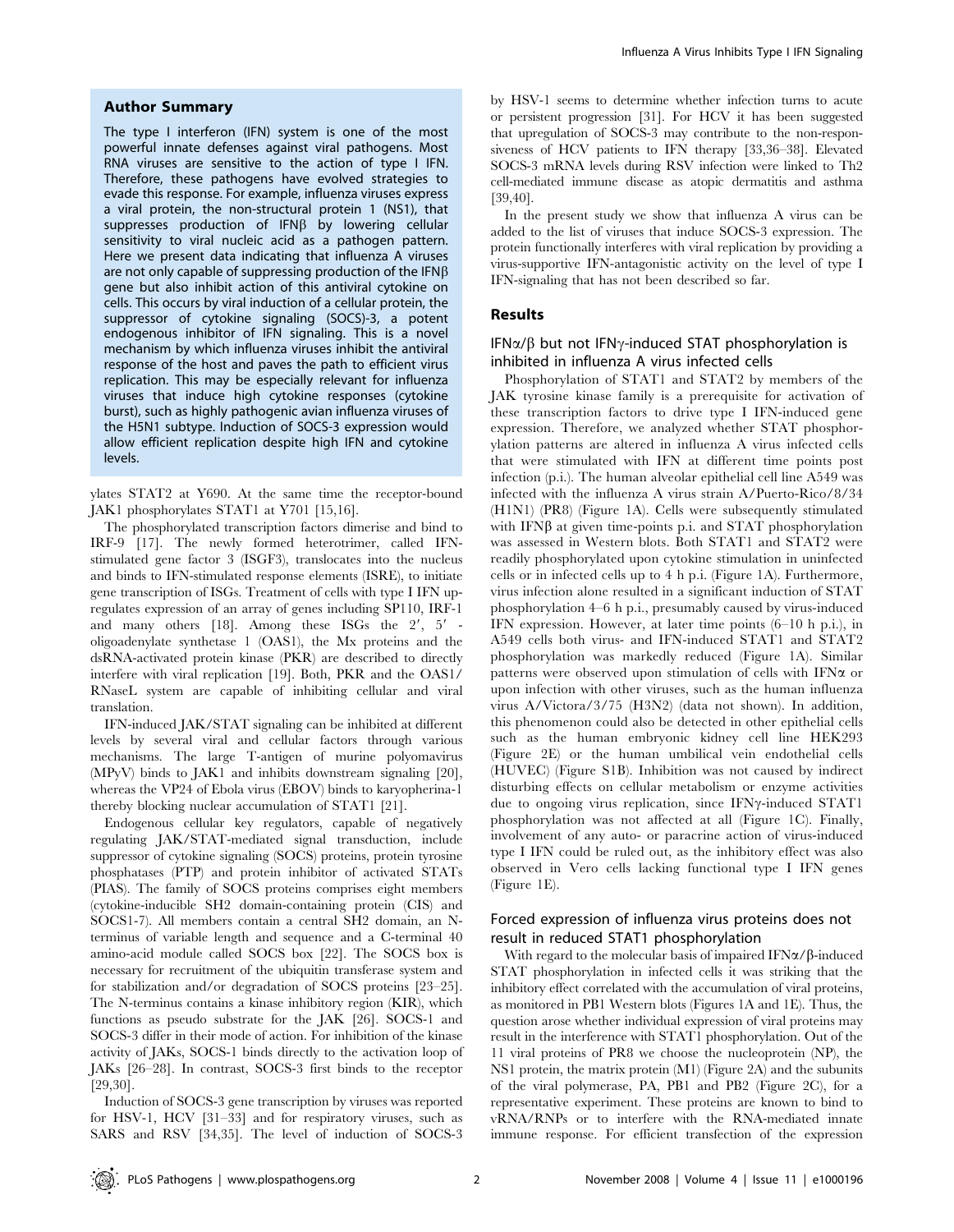

Figure 1. Influenza virus infection results in impaired IFNß-induced STAT1 and STAT2 phosphorylation. A549 (A, C) or Vero cells (E) were infected with the human influenza virus PR8 (H1N1) (MOI = 5) for the indicated time points and were subsequently stimulated for 15 min with either human IFN $\beta$  at a concentration of 100 U/ml (A) or 500 U/ml (E) or human IFN $\gamma$  500 U/ml (C). Cells were lysed and cell extracts were separated by SDS-PAGE and blotted onto nitrocellulose membranes. Membranes were incubated with anti-phospho-STAT1, anti-STAT1, anti-phospho-STAT2 and anti-PB1 antibodies in Western blots. (B, D, F) Quantification of relative pSTAT1 and pSTAT2 band intensities in A, C and E using AIDA software and 2D densitometry (Fuji).

doi:10.1371/journal.ppat.1000196.g001

constructs we used the highly susceptible cell line HEK293 that also exhibits impaired IFN $\beta$ -induced STAT1 phosphorylation at later stages of infection (Figure 2E). 24 h post transfection cells were stimulated with IFN $\beta$  and STAT phosphorylation was monitored in Western blots (Figures 2A and C). Expression of none of the viral proteins resulted in a significant decrease of IFN $\beta$ -induced STAT1 or STAT2 phosphorylation (Figures 2A and 2C). Similar results were obtained in the human bronchial epithelial cell line H1299 when expressing M1, NS1 or NP alone or in different combinations (data not shown). Thus, we concluded that viral proteins most likely do not play a prominent role as blockers of  $IFN\alpha/\beta$ -induced JAK/STAT signaling.

## Impaired STAT1 phosphorylation is not mediated by virus-induced phosphatases

Decrease of STAT phosphorylation might also be due to the action of virus-induced phosphatases. On the one hand these enzymes may cause direct dephosphorylation of STAT proteins. On the other hand phosphatases could act via an indirect mechanism by dephosphorylation and inactivation of JAKs resulting in an attenuated phosphorylation of STATs. Several protein tyrosine phosphatases (PTPs) are known to mediate dephosphorylation of both, JAKs and STATs [41]. In order to investigate whether influenza A virus activates phosphatases that subsequently target JAKs or STATs, we treated infected or uninfected A549 cells with the well-known tyrosine phosphatase inhibitor sodium vanadate [42,43]. Uninfected cells or cells infected with PR8 for 10 h were incubated with increasing amounts of this compound 10 min prior to stimulation with  $IFN\beta$ . This time point of infection was chosen since we observed considerable inhibition of IFN-induced STAT1 phosphorylation in the course of infection (Figures 1A and 1E). Increasing concentrations of vanadate lead to a gradual shift of the steady state balance of phosphorylation/dephosphorylation. Accordingly, a gradual increase of STAT1 phosphorylation was observed that was similar in both infected and uninfected cells, albeit starting from different basal levels of phospho-STAT1 (Figures 3A and B). This is illustrated by an almost identical slope of the regression line in the graphical analysis of the band intensities of the IFN $\beta$  stimulated samples (Figure 3B). If the blockade of IFNβ-induced STAT1 phosphorylation would be mediated by specific virus-activated phosphatases, a much steeper slope for vanadate-treated infected cells would be expected. However, the result in Figure 3B indicates that the virus-induced suppression of phosphorylation is not compensated by phosphatase inhibition and consequently no virusactivated phosphatase appears to be involved. In support of these data, phosphatase assays revealed that the overall activity of tyrosine phosphatases in infected cells was not elevated compared to uninfected cells. This is indicated by constant levels of free phosphates released from two different phospho-peptides that represent common tyrosine phosphatase substrates (Figure 3C). Thus, involvement of phosphatases in influenza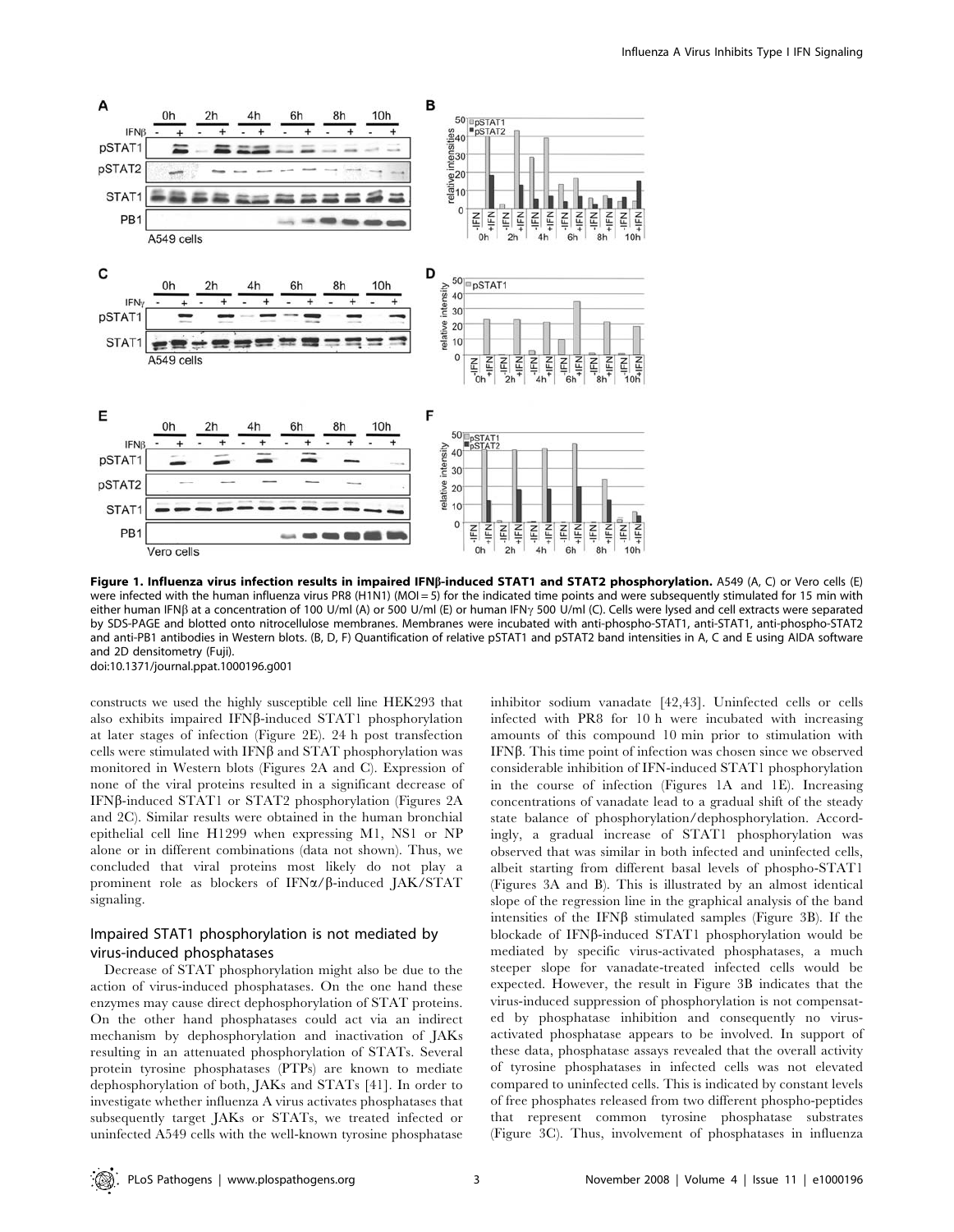

Figure 2. Forced expression of influenza viral proteins does not result in impaired IFNß-induced STAT1 and STAT2 phosphorylation. HEK293 cells were transfected with 500 ng plasmid DNA for expression of viral NP, M, NS, (A) PA, PB1 and PB2 (C) genes (see Table 1 for accession numbers of viral genes) using L2000 according to manufacturer's instructions. Note that the Pol II constructs in use also give rise to expression of second reading frames in the NS, M and PB1 genes (NS2, M2, PB1-F2). 48 h post transfection cells were stimulated with human IFNB (500 U/ml) for 15 minutes. Total protein lysates were subjected to Western blot analysis using anti-phospho-STAT1, anti-phospho-STAT2, anti-STAT1 antibodies. Expression of influenza viral proteins was monitored with antibodies against NP, M1, NS1, PA, PB1 or PB2. (E) HEK293 cells were infected with the human influenza virus PR8 (H1N1) (MOI = 5) for the indicated time points and were subsequently stimulated for 15 min with either human IFNB at a concentration of 100 U/ml. Cell lysates were subjected to Western blots as described. (B, D, F) Quantification of relative pSTAT1 and pSTAT2 band intensities in A, C and E using AIDA software and 2D densitometry (Fuji). doi:10.1371/journal.ppat.1000196.g002

virus-induced alteration of STAT1 phosphorylation can be greatly ruled out.

## Influenza virus infection results in the induction of SOCS-3 mRNA expression

Phosphorylation of STATs in the IFN $\beta$  signaling cascade may not only be counter-regulated by phosphatases but also by other cellular factors, such as proteins of the suppressors of cytokine

signaling (SOCS) family. Action of these proteins is mainly controlled on the level of transcriptional activation. SOCS proteins are described to have high affinity for JAK and STAT proteins and to inhibit the transmission of IFN $\alpha$  and IFN $\beta$  induced signaling [44,45]. To examine whether expression of SOCS genes is induced in influenza virus infected cells, A549 cells were infected with PR8 for different time points. Subsequently total RNA was analyzed for the amount of SOCS-1 and SOCS-3 mRNA by means of quantitative real time-PCR (qRT-PCR). The mRNA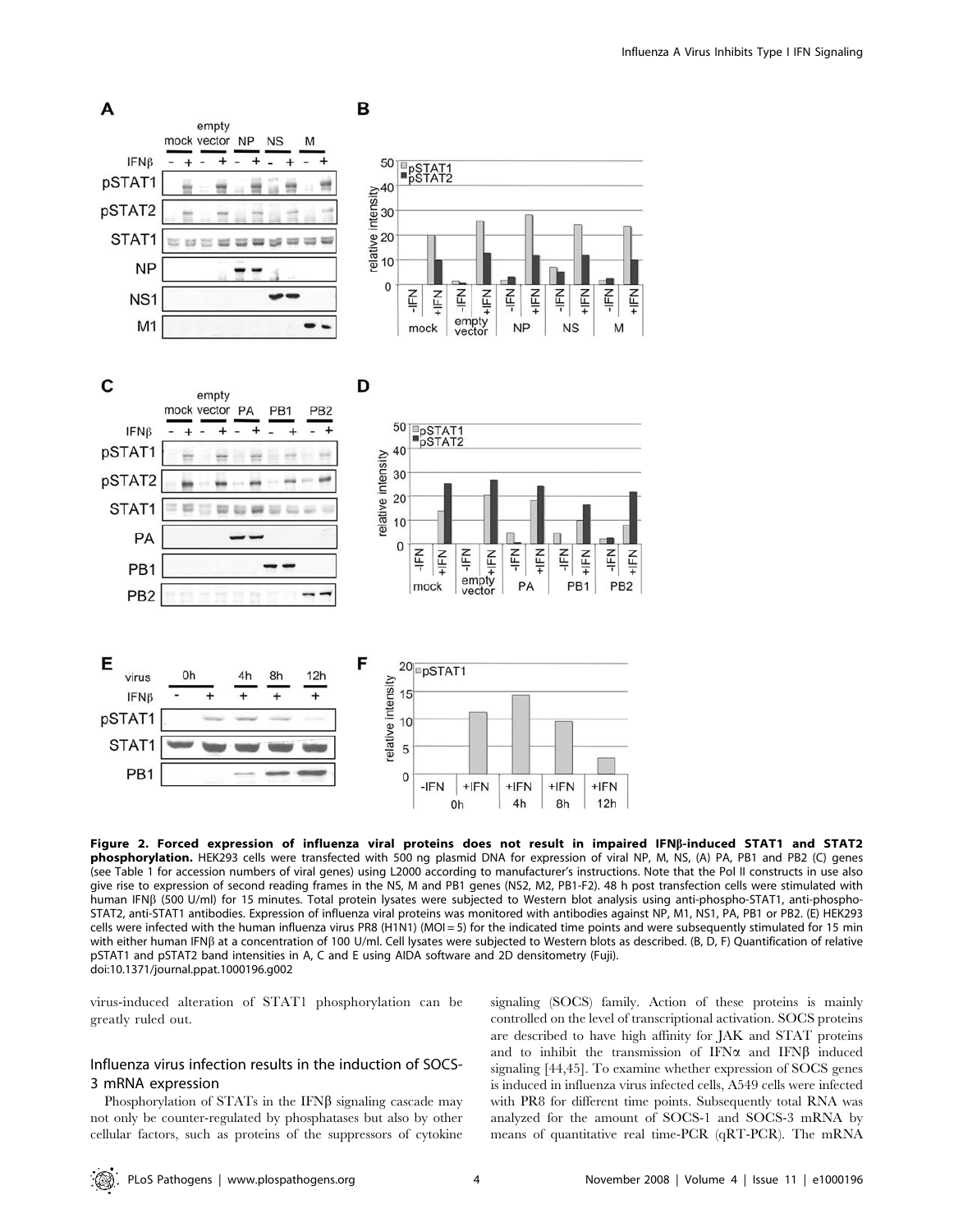

Figure 3. Phosphatases do not mediate inhibition of IFNß-induced STAT1 phosphorylation in infected cells. (A) Vero cells were infected for 10 h with PR8 (MOI = 5) or left uninfected. Prior stimulation with human IFNB (500 U/ml for 15 min), cells were treated for 10 min with sodium vanadate at concentrations indicated. Cells were harvested and protein lysates were subjected to Western blot analysis using anti-phospho-STAT1 and anti-STAT1 antibody. H<sub>2</sub>O<sub>2</sub>: was used as a control for solvent conditions. (B) Quantification of band intensities in (A). To visualize the effect of sodium vanadate on the STAT1 phosphorylation in infected and uninfected cells, band intensities of IFNB stimulated samples were determined relative to background. Linear regression was calculated using the Excel software (Microsoft) (s = slope of the regression line). (C) Phosphatase activity in A549 cells infected wit PR8 (MOI = 5) was determined using tyrosine phosphatase assay (Promega) according to manufacturers instructions. For measurement of newly generated free phosphate two different phosphorylated pseudosubstrates (peptide 1 and peptide 2) were used. doi:10.1371/journal.ppat.1000196.g003

levels of SOCS-1 and SOCS-3 differed notably in the time course (Figure 4A). While SOCS-3 mRNA is strongly and transiently elevated in the early phases of infection, SOCS-1 gene transcription is only significantly induced 15 h p.i.. Elevated SOCS-3 mRNA levels were also observed in other host cell types, such as HUVEC starting 3 h p.i. (Figure S1A). Although elevation of SOCS-3 mRNA levels in infected cells was rather transient, there appears to be a robust induction on protein level (Figure 4C). First detected at 4 h p.i., SOCS-3 protein levels increased and stayed on a high level throughout the observation period. Strikingly, expression kinetics of the SOCS-3 protein perfectly matched the kinetics of virus-induced inhibition of STAT1 phosphorylation (Figure 4C), indicating that both processes are functionally linked.

A

## Early induction of SOCS-3 gene transcription is not indirectly mediated by  $IFNB$

Virus mediated SOCS-3 gene induction at early stages of infection (Figures 4A, 4C and S1A) appeared to occur concomitant with an immediate and strong induction of IFN $\beta$  (Figures 4B and S1D). This prompted us to analyze whether SOCS-3 transcription might be induced due to an auto- or paracrine action of  $IFN\beta$  expressed during infection.  $A549$  cells were stimulated with IFN $\beta$  for different time points and SOCS-3 gene induction was measured by qRT-PCR

(Figure 4D). As a control we monitored expression of  $2'$ ,  $5'$  oligoadenylate synthetase (OAS1) and MxA, genes that are typically induced by IFNB. While OAS1 and MxA mRNAs were readily upregulated upon IFN $\beta$  treatment SOCS-3 mRNA was not significantly elevated (Figure 4D). Similar results were obtained from  $HUVEC$  stimulated with  $IFN\beta$  (Figure S1E). To further confirm these results we knocked down the IFNAR in A549-cells by an siRNA approach. Although the knock down was efficient and leads to more than  $60\%$  inhibition of IFN $\beta$  induced STAT1 phosphorylation (Figure 4E), the induction of SOCS-3 expression was not impaired (Figure 4F). SOCS-3 levels in the knock down cells were similar compared to wild type cells and even higher than in the vector control (Figure 4F). These results are consistent with data gained from previous experiments in Vero cells (Figure 1E) and indicate that neither induction of SOCS-3 mRNA nor inhibition of STAT phosphorylation is dependent on virus-induced type I IFN expression.

## Viral 5' triphosphate RNA is the major inducer of SOCS-3 gene transcription and causes reduced STAT1 phosphorylation

Since accumulation of viral RNA in infected cells is a potent inducer of antiviral gene expression we investigated its ability to induce SOCS-3 gene transcription. As a source for viral RNA,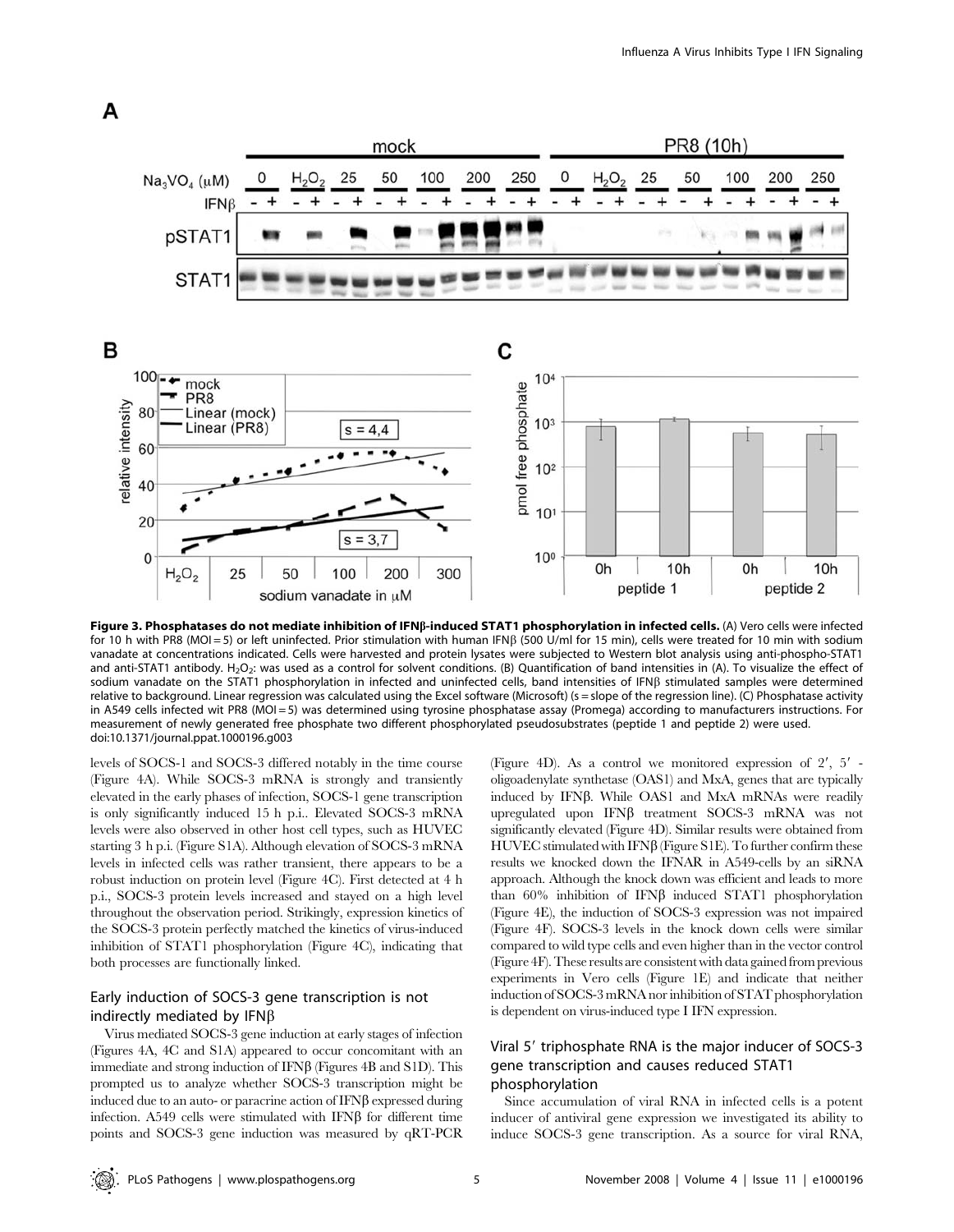

Figure 4. Influenza A virus results in early SOCS-3 gene induction in an IFNß-independent manner. A549 cells were infected with PR8  $(MOI = 5)$  (A, B, C) or stimulated with 100 U/ml human IFNB (D) for the indicated time points. (F) A549 cells stably expressing IFNAR II-1 mRNA specific shRNA or control empty vector were infected with PR8 (MOI = 5) for 3 hours. Cells were lysed and RNA was subjected to reverse transcription. cDNA was analyzed in quantitative real time PCR to assess mRNA amounts of IFNB (B), SOCS-1 (A), SOCS-3, (A, D, F), OAS1 (D) or MxA (D). Equivalent mRNA amounts were normalized to GAPDH mRNA levels and calculated as n-fold of the levels of untreated cells that were arbitrarily set as 1. To detect SOCS-3 protein expression (C) cells were infected for time points indicated or left uninfected. Total cell lysate was subjected to Western blot analysis using anti-SOCS-3 antibody. To allow better comparison of SOCS-3 protein expression and STAT1 phosphorylation phospho-STAT1 and STAT1 Western blots from figure 1A are shown again here. (E) To functionally test effective knock down of the IFNAR, A459 wild type, A549 vector control cells or A549 cells stably expressing IFNAR II-1specific shRNA were stimulated with human IFNB (100 U/ml) for 15 min. Subsequently cells were lysed and levels of phospho-STAT1 were determined by Western blotting using specific antibodies. In addition, the relative pSTAT1 band intensities were quantified.

doi:10.1371/journal.ppat.1000196.g004

A549 cells were infected with influenza A virus for 10 h and total RNA from these cells was isolated. RNA from uninfected A549 cells served as a negative control. Different amounts of these RNAs were used for stimulation of A549 cells for 3 h (Figures 5A, 5B and 5C). Transfection of RNA from uninfected cells did not result in an increase of SOCS-1 or SOCS-3 gene transcription (Figure 5A) or IFN $\beta$  induction as a control (Figure 5B). However, transfection of RNA from virally infected cells led to strongly elevated SOCS-3 mRNA amounts while SOCS-1 mRNA is only induced weakly (Figure 5A). This dose dependent induction of SOCS-3 by stimulation with increasing amounts of RNA from infected cells corresponds with a gradual decrease in the ability of this RNA to induce or potentiate STAT1/2 phosphorylation (Figure 5C).

In contrast to cellular RNA, influenza viral RNA carries a triphosphate group at its  $5'$  terminus that was previously shown to be a major pathogen pattern that triggers cellular signaling [46]. To verify that indeed the viral 5' triphosphate RNA in the pool of RNAs from infected cells is the major trigger for induction of SOCS-3 expression, RNA from infected or uninfected cells was treated with phosphatase to remove the 5' triphosphate termini prior to stimulation of A549 cells (Figure 5E and 5F). The dephosphorylated viral RNA was only poorly capable to induce SOCS-3 (Figure 5E) or IFN $\beta$  (Figure 5F) mRNA expression. In addition, poly(I:C) was transfected to mimic action of double-stranded (ds) RNA (Figure 5E and 5F, right bars). However, the dsRNA analog showed surprisingly little effects on SOCS-3 and IFN $\beta$  mRNA induction.

Since viral RNA is able to induce  $IFN\beta$  gene transcription (Figure 5B) and 5F) we again wanted to rule out that induction of SOCS-3 by viral 5' triphosphate RNA is mediated by auto- or paracrine action of de novo synthesized IFN $\beta$ . In order to do so, cells were stimulated with viral RNA after treatment with the protein synthesis inhibitor anisomycin at two different concentrations (Figure 5G). SOCS-3 mRNA was still induced to the same extent in the presence of the protein synthesis inhibitor, providing the ultimate proof that de novo protein synthesis is not required for SOCS-3 induction.

## SOCS-3 gene transcription involves the NF-kB signaling pathway

So far, our data suggest that influenza virus-induced transcriptional upregulation of the SOCS-3 gene is not mediated by the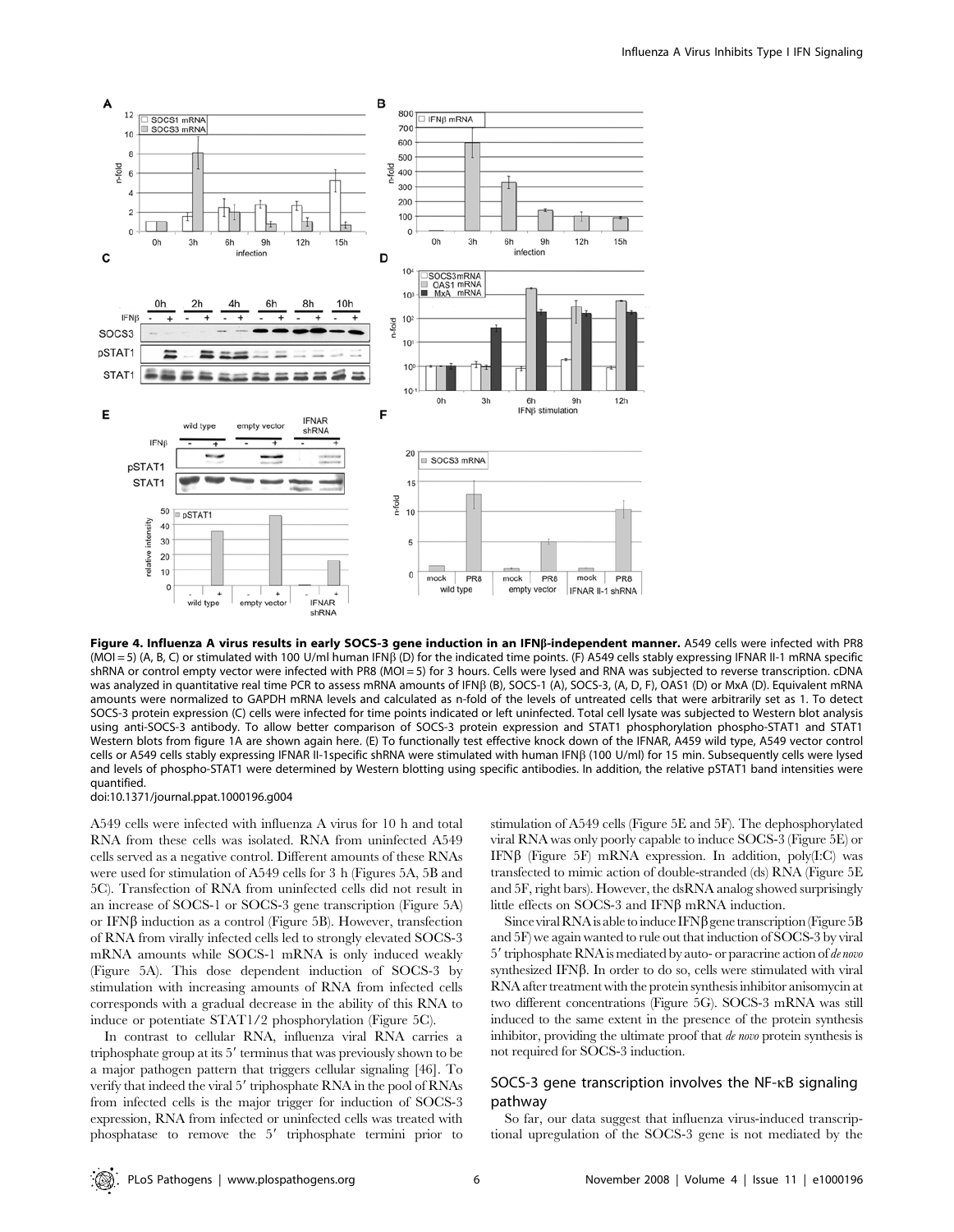

Figure 5. Viral 5' triphosphate RNA efficiently induces SOCS-3 expression. Total RNA from infected or uninfected A549 cells was isolated and used for transfection of native A549 cells with L2000 according to manufacturer's instructions (A–G). Transfection of RNA from infected cells (''viral RNA'') serves as a mimic for vRNA accumulation in infected cells while total cellular RNA from uninfected cells (''cellular RNA'') was used as a control. In (E and F) different amounts of poly (I:C) or RNA from infected or uninfected cells treated with phosphatase (CIAP) as indicated were transfected using L2000. In (G) viral RNA transfected cells were additionally treated with DMSO (solvent) or the protein synthesis inhibitor anisomycin (aniso.) at the concentrations indicated. (A, B, E, F, G) Cells were lysed 3 h post transfection and total RNA was reverse transcribed. cDNA was analyzed in quantitative real time PCR to assess amounts of SOCS-1 (A), SOCS-3 (A, E, G) and IFNB (B, F) mRNA levels. Equivalent amounts of mRNA were normalized to GAPDH mRNA levels and calculated as n-fold of untreated cells, arbitrarily set as 1. In (C) cells were treated as in (A) and (B) and monitored for phospho-STAT1 and phospho-STAT2 levels in Western blot analysis. (D) Quantification of relative phospho-STAT1 and phospho-STAT2 band intensities in (C).

doi:10.1371/journal.ppat.1000196.g005

autoregulatory action of type I IFNs (Figure 4D and 4F) but is directly induced through accumulation of viral RNA during infection. This raises the question, which RNA-induced signaling pathways are responsible for SOCS-3 expression. The MKK/p38 mitogen activated protein kinase (MAPK) pathway [47–49] as well as the IkB kinase (IKK)/nuclear factor of kB (NF-kB) cascade [50–52] are both known to be activated by RNA or influenza virus infection and to be involved in the control of SOCS-3 expression. To assess whether the MKK6/p38- or the IKK/NF-kB-module is required for SOCS-3 gene induction, we generated A549 cell lines expressing dominant negative forms of either MKK6 (MKK6Ala) or IKK2 (IKK2KD) (Figure 6A to 6D). These mutants have been previously shown to efficiently block p38 or NF-kB signaling, respectively [52–54]. To monitor SOCS-3 gene induction, wild type, vector or mutant expressing cell lines were infected with PR8 (Figure 6A) or stimulated with RNA from virally infected or uninfected A549 cells (Figure 6C). Induction of IFN $\beta$  mRNA was monitored as a control (Figure 6B and 6D). While MKK6Ala expression did not result in significant reduction of SOCS-3 in either infected (Figure 6A) or RNA-stimulated cells (Figure 6C), transcription is markedly reduced in IKK2KD expressing cell lines. To obtain independent evidence for NF-kB dependence of SOCS-3 gene transcription, A549 wild type cells were incubated with the NF-KB specific inhibitor BAY 11-7085 prior to stimulation with RNA from virally infected or uninfected A549 cells (Figure 6E). Again, IFN $\beta$  mRNA levels were assessed for control purposes (Figure 6F). Both, SOCS-3 and IFN $\beta$  mRNA levels were strongly reduced in BAY 11-7085 treated cells. This indicates that virus-induced SOCS-3 expression strongly depends on IKK2 and NF-kB activation, while the MKK6/p38 appears not to play a prominent role.

To further verify that influenza virus induces SOCS-3 via an RNA sensory pathway and in an NF-kB dependent manner we infected cells with the influenza A virus mutant deficient for NS1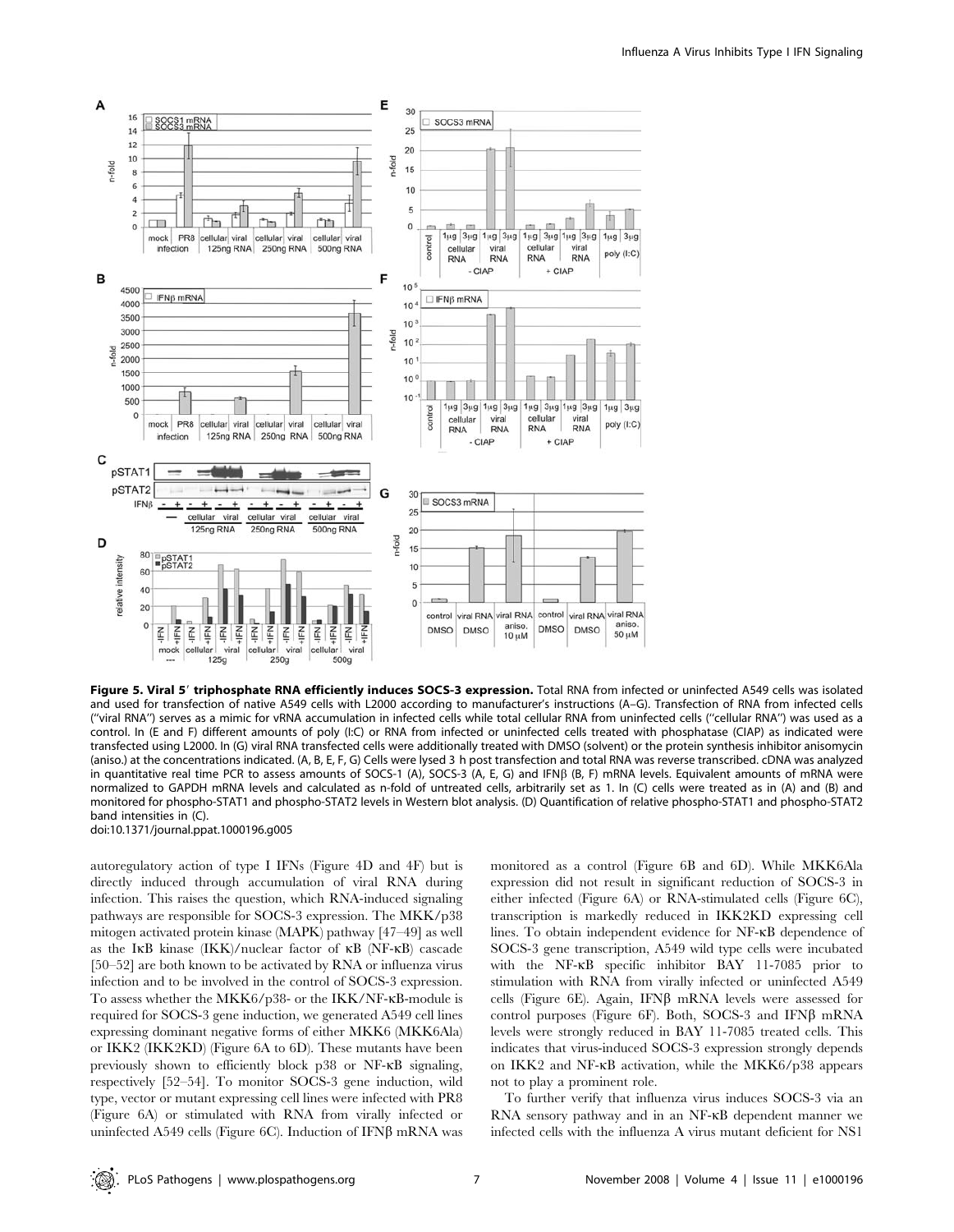

Figure 6. SOCS-3 mRNA transcription is induced in an NF-KB dependent manner. A549 wt cells or A549 cells stably transduced with empty vector, dominant negative MKK6Ala or IKK2KD were either infected with PR8 for 3 hours (MOI = 5) (A and B) or with the influenza A virus mutant DNS1 and the corresponding isogenic wild type virus (G and H) [74] or transfected for 3 hours with RNA from infected or uninfected A549 cells (C–F). (E and F) A549 cells were treated with 40 µM of the NF-kB inhibitor BAY 11-7085 30 minutes prior transfection of RNA from infected ("viral RNA") or uninfected A549 wt cells (''cellular RNA''). In all experiments shown total RNA from target cells was isolated and reverse transcribed. cDNA was subjected to quantitative real time PCR. mRNA levels of SOCS3 (A, C, E, G) or IFNB (B, D, F, H) were assed by specific primers. doi:10.1371/journal.ppat.1000196.g006

 $(ANS1)$  (Figure 6G and 6H). The NS1 protein is known to block RNA dependent signaling and NFkB activation [55]. Accordingly, infection of cells with the mutant virus resulted in a more pronounced and sustained, albeit delayed induction of SOCS-3 (Figure 6G) if compared to infection with the isogenic wild type, that is a very poor inducer of SOCS-3 but still reasonably well induces IFN $\beta$ . Noteworthy, this isogenic wild type strain differs from the PR8 wild type virus used in the other experiments shown here (see Materials and Methods for details).

To analyze whether NF-kB activation is sufficient for SOCS-3 gene induction we stimulated cells with IL-1 $\beta$  (Figure S2A) or

TNFa (Figure S2B) that are both strong activators of the transcription factor. While mRNA levels of IL-6, a strictly NFkB dependent cytokine, are strongly elevated, SOCS-3 gene transcription is not significantly induced. Under the assumption that these cytokines do not additionally induce counteracting processes one can conclude that NF-kB is required, yet not sufficient for the induction of SOCS-3. Thus viral induction of SOCS-3 may require additional factors that are only active in virus-infected cells. Furthermore, these results rule out a potential role of virus-induced IL-1b or TNFa in the induction of SOCS-3. This is supported by the observation that neither expression of IL-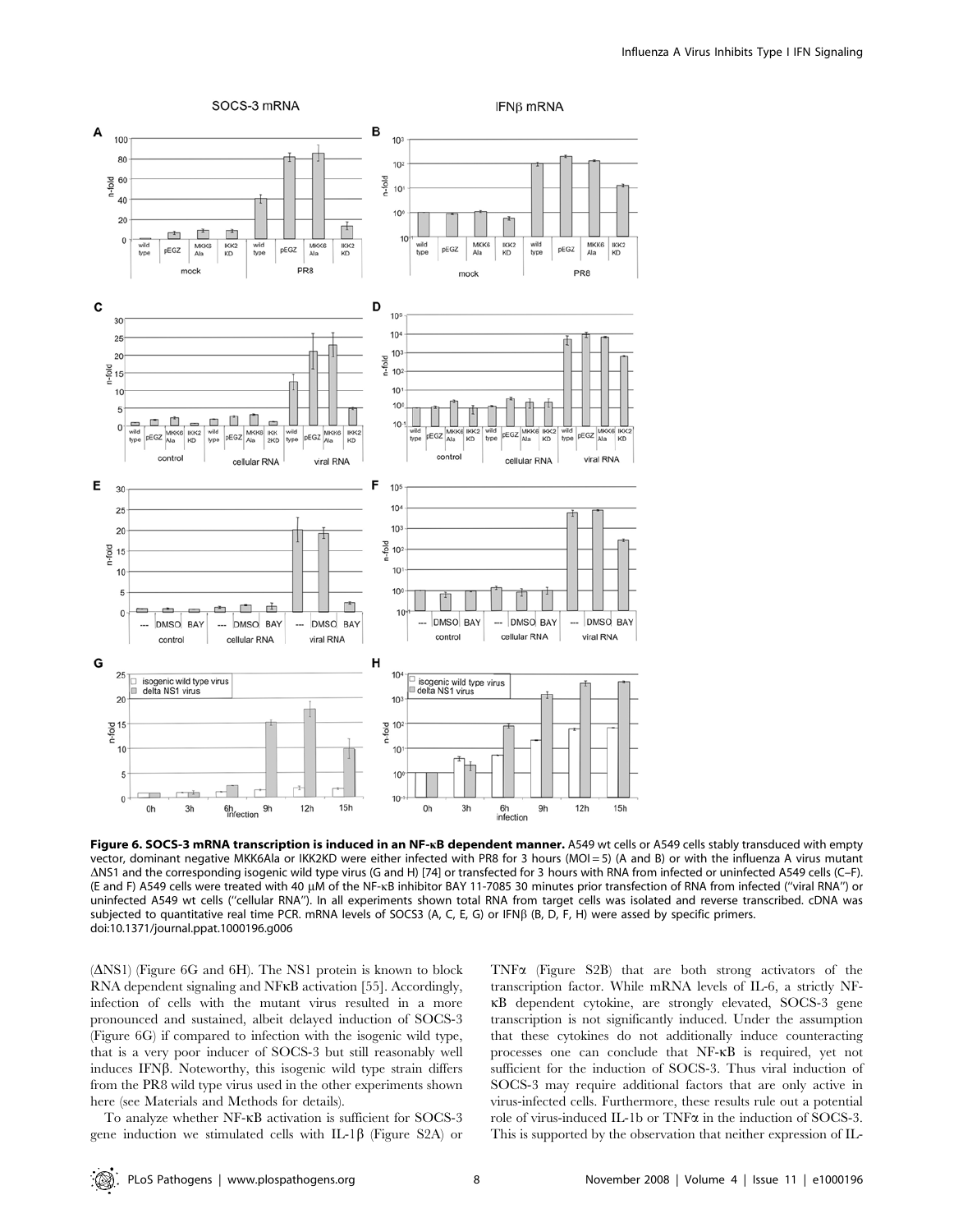1b (Figure S2C) nor  $TNF\alpha$  (not shown) is significantly induced upon virus infection.

## SOCS-3 knock out results in enhanced constitutive STAT1 phosphorylation, and enhanced virus-induced expression of ISGs

To further assess a functional role of SOCS-3 in virus-induced suppression of STAT1 phosphorylation we analyzed mouse cells with a targeted deletion of the SOCS-3 gene [56]. Wild type and SOCS-3 deficient mouse embryonic fibroblasts (MEF) were infected for different time points with PR8. The time of infection was prolonged in comparison to the infection of A549 cells because the human PR8 replicates less efficiently in mouse than in human cells. Following infection lysates of these cells were assessed for STAT1 phosphorylation (Figure 7A). Both cell types showed no phosphorylation of STAT1 in the uninfected state. In contrast, infection of SOCS-3 knock out cells resulted in strongly elevated phosphorylation of STAT1 in a sustained fashion. To rule out that this STAT1 phosphorylation is due to altered secretion of IFN $\beta$  or



Figure 7. Enhanced STAT1 phosphorylation in infected SOCS-3 deficient MEF correlates with elevated induction of IFNß-stimulated genes. Wild type MEF and SOCS-3 knock out MEF were infected with PR8 (MOI = 5) for the indicated times. Subsequently, cell lysates were analyzed for STAT1 phosphorylation (A). For control of productive virus replication, cell lysates were analyzed for viral protein PB1 expression. In (E, F, G) wild type and knock out cells were lysed at indicated time-points of infection. Subsequently RNA was subjected to reverse transcription. cDNA was analyzed in quantitative real time PCR to assess mRNA amounts of three prototype type I IFN-stimulated genes, SP110 (E), interferon regulatory factor-1 (IRF-1) (F) and OAS1 (G). Equivalent mRNA amounts were normalized to GAPDH mRNA levels and calculated as n-fold of the levels of untreated cells that were arbitrarily set as 1. In (C) wild type MEF and knock out MEF were infected with PR8 (MOI = 5) or left uninfected. Supernatants were taken 6 p.i. and used for stimulation of wild type MEF for 15 minutes. As control wild type MEF were stimulated with 500 U/ml mouse IFNß for 15 minutes. Cells were harvested and analyzed for the amount of STAT1 and phospho-STAT1 in Western blot analysis by specific antibodies. In (B) and (D) the relative band intensities of phospho-STAT1 of the blots in (A) and (C) were quantified as described. doi:10.1371/journal.ppat.1000196.g007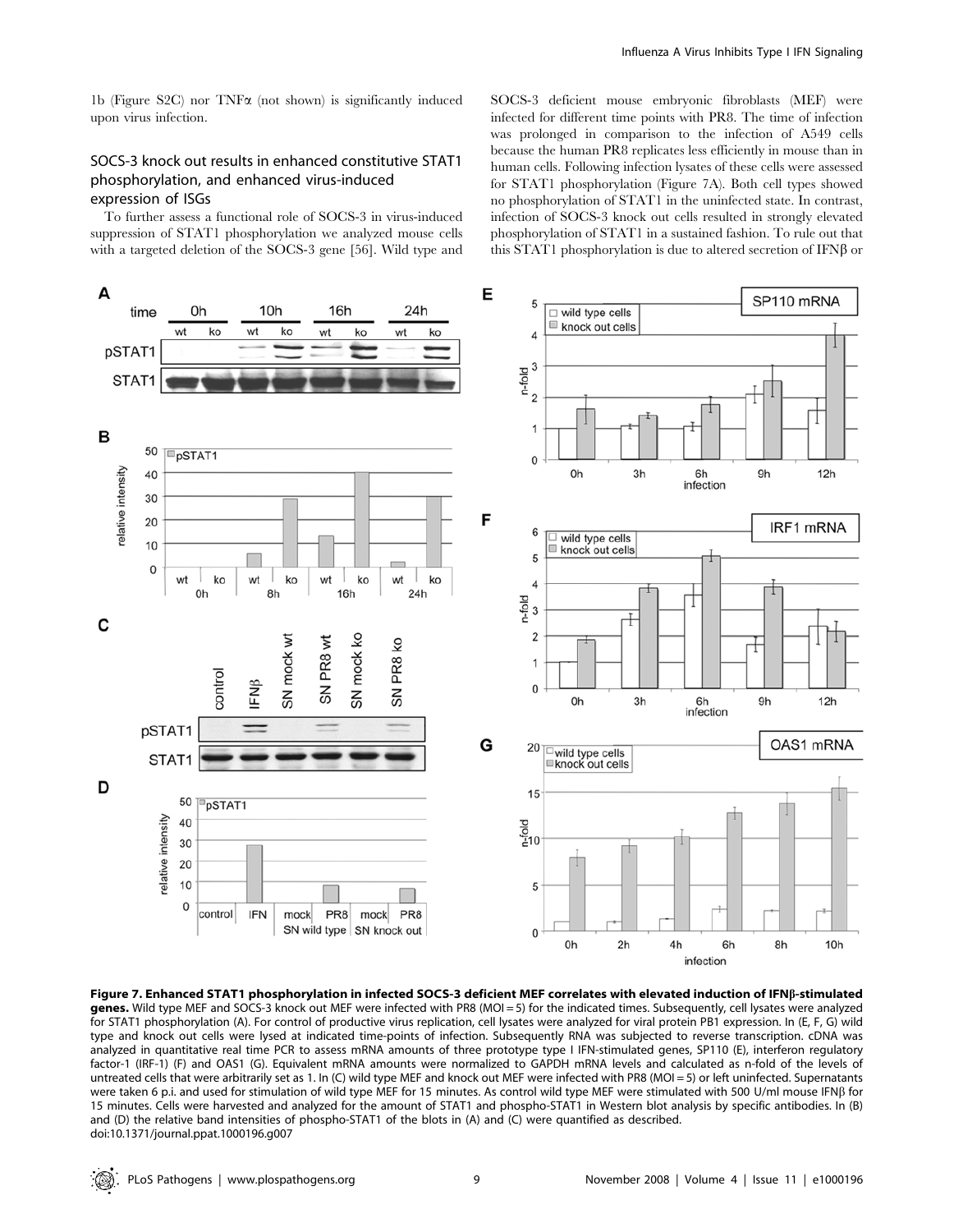other STAT1-activating cytokines in SOCS-3 deficient cells, we performed conditioned medium experiments (Figure 7C). MEF wild type and MEF SOCS-3 deficient cells were infected for 6 h and supernatants were subsequently harvested. Stimulation of MEF wild type cells with these different supernatants for 15 min. revealed no differences in STAT1 phosphorylation, indicating that both infected cell types secrete similar amounts of  $IFN\beta$  and other STAT1 activating cytokines. This is a strong indication that the observed differences in virus-induced STAT phosphorylation are directly due to the presence or absence of SOCS-3 in wild type and knock out MEF, respectively. To answer the question whether enhanced STAT phosphorylation in SOCS-3 deficient cells would also lead to enhanced expression of ISGs, total RNA was isolated at different time points p.i. from infected wild type and knock out cells and monitored for induction of SP110, IRF-1 and OAS1 (Figure 7E, 7F and 7G). These genes are described as type I IFN- induced genes [18]. Indeed mRNA levels of all three representative ISGs were elevated in SOCS-3 knock out versus wild type cells at almost every time point during the course of infection. This indicates that enhanced STAT1 phosphorylation and activation in SOCS-3 deficient cells results in elevated expression of ISGs.

## Efficiency of viral propagation is affected by SOCS-3 expression levels

The remaining question was, whether the elevated IFN-induced gene response in knock out cells might also affect propagation of influenza A viruses. Thus, both wild type and knock out cells were infected with PR8 (Figure 8A) or the strain A/Victoria/3/75 (H3N2) (Figure 8B). Virus titers were assessed at different time points post infection. Progeny virus titers from SOCS-3 knock out cells were significantly reduced compared to titers from infected



Figure 8. Efficiency of influenza A virus replication is dependent on SOCS3 expression levels. Wild type MEF and SOCS-3 knock-out MEF were infected with PR8 (MOI = 0.01) (A) or A/Victoria/3/75 (MOI = 0.001) (B) for the indicated times. In (C) A549 wt cells were transfected for 48 h with 150 nM human SOCS3 siRNA using Hiperfect according to manufacturers protocol and infected with PR8 (MOI = 0.001) for 9 h. In (D) the highly susceptible cell line HEK293 was transfected with either pSUPER empty vector or pSUPER-mSOCS-3 for 48 h. Subsequently cells were infected with PR8 (MOI = 0.001) for 9 h. For (A), (B), (C) and (D) progeny virus titers were determined from the supernatants of infected cells by means of plaque assay. To determine the effect of over expressed SOCS-3 on STAT1 phosphorylation (E) A549 cells were treated as in (D) and infected with PR8  $(MOI = 5)$  and/or stimulated with human IFNB (100 U/ml). Cells were lysed and cell extracts were analyzed for levels of phosphorylated STAT1 and over expressed mSOCS-3 using anti phospho-STAT1 and anti flag-antibody in Western blots. Effective of SOCS-3 knock down was determined by Western blot (C, right). Cells were treated as in (C, left) and total cells lysates were analyzed for endogenous SOCS-3 protein levels using anti-SOCS-3 antibody in Western blot. (F) Quantification of relative pSTAT1 band intensities in (E). doi:10.1371/journal.ppat.1000196.g008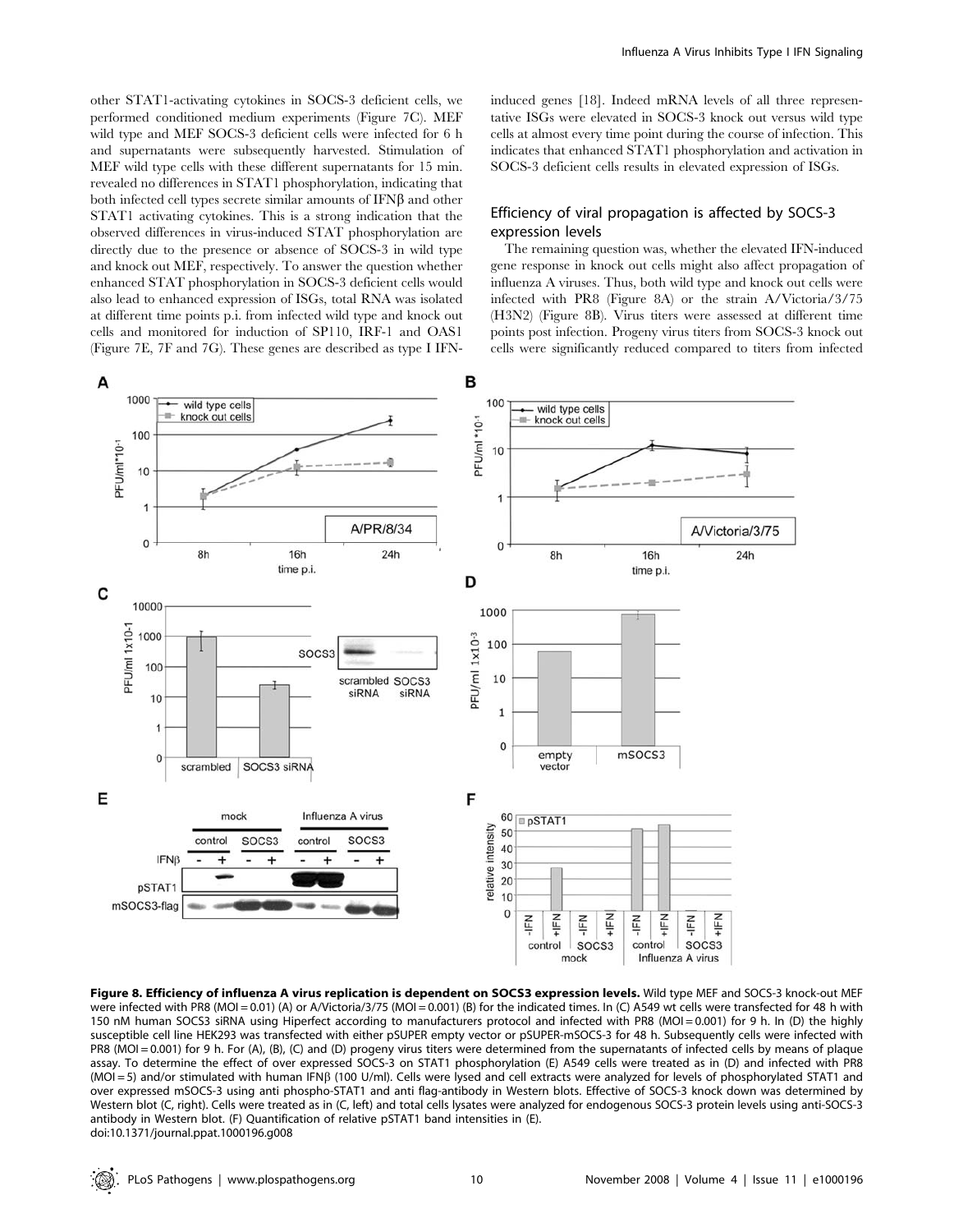wild type cells. To independently confirm these results and to verify that the observed effects are really due to the lack of SOCS-3, we used an siRNA approach to specifically knock down SOCS-3 mRNA in A549 cells. Cells were transfected with 150 nM siRNA for 48 h and SOCS-3 protein levels were compared to control transfected samples (Figure 8C, right). Subsequently, cells were infected and progeny virus titers were determined by plaque assay (Figure 8C, left). Similar to the results gained from infected knock out cells, knock down of SOCS-3 resulted in decreased virus titers.

On the contrary, over-expression of SOCS-3 resulted in elevated virus titers (Figure 8D) concomitant with an inhibition of IFNb- or virus-induced STAT1 phosphorylation (Figure 8E).

Taken together the data indicate that in the absence of SOCS-3, infection leads to a stronger activation of STAT1, resulting in enhanced expression of ISGs and reduced virus titers. Vice versa, over-expression of SOCS-3 leads to an inhibition of STAT1 activation and elevated virus titers, probably due to inhibited expression of ISGs.

This highlights the important role of virus induced SOCS-3 to limit the type I IFN-induced antiviral response program.

#### Discussion

The type I interferon (IFN) system is one of the most powerful innate defenses of vertebrate cells, which limits replication and spread of viral pathogens including avian and human influenza viruses. Influenza virus propagation is sensitive to IFN activities and therefore, like other viral pathogens, these viruses do not only induce type I IFN but also antagonize the production and effects of these cytokines at the same time [55]. For influenza A and B viruses, this is accomplished through their non-structural NS1 proteins that are structurally related polypeptides of 26 kDa (A/ NS1) and 32 kDa (B/NS1), which are abundantly expressed in infected cells [55]. NS1 proteins predominantly act on the level of IFN gene induction in infected cells by obstructing RIG-Idependent signaling through interaction with cellular factor(s) and/or sequestration of RNAs generated during virus replication [1,2,57]. Some NS1 proteins were also described to inhibit the maturation of cellular pre-mRNAs raising the possibility that this activity additionally reduces production of  $IFN\alpha/\beta$  in infected cells [58,59]. While NS1 also interferes with the activity of some ISGs, such as the dsRNA dependent kinase PKR [5,60], so far no type I IFN antagonistic mechanism was described for influenza viruses that act on the level of IFN signaling rather than gene induction. Here we present data, showing that RNA-induced expression of SOCS-3 in early phases of infection leads to a functional inhibition of IFN-induced STAT activation and gene expression. This is a novel mechanism by which influenza virus suppresses the antiviral response of the host and paves the path to efficient virus replication.

While it was reported in the literature that expression of SOCS proteins can be induced upon stimulation with IFN [61] we could not detect any significant gene induction by  $IFN\beta$  in A549 cells. Instead we observed a significant up-regulation of SOCS-3 by viral  $5'$  triphosphate RNA, indicating that gene induction occurs via accumulation of vRNA during infection. This appears to occur through the RNA-mediated activation of the IKK/NF-kB pathway, most likely activated through engagement of the RNA sensor RIG-I. At a first sight, this might appear controversial since NF-kB activation is among the RIG-I-induced signaling responses and NS1 was reported to inhibit this signaling pathway. However, despite the action of NS1 it is well known that NF-kB is still significantly activated upon influenza virus infection and many

 $NF-\kappa B$  and  $IFN\beta$  dependent genes are still expressed. We hypothesized previously that the incomplete inhibition conferred by NS1 is an indication that the virus exploits the remaining signaling activities for efficient replication [52,62,63]. The findings described here, namely NF-kB dependent induction of SOCS-3 and limitation of type I IFN signaling responses, provide yet another example how influenza viruses take advantage of NF-kB activity.

While the data show that NF-KB is required for viral SOCS-3 induction, the factor appears not to be sufficient, since prototype inducers of NF- $\kappa$ B, such as IL-1 $\beta$  or TNF- $\alpha$  would not induce SOCS-3. Thus there seems to be the need of additional virus or RNA-induced transcription factors. The most likely candidate would be the constitutively expressed interferon regulatory factor 3 (IRF-3), that is known to be simultaneously activated with NF-kB upon virus infection directly via the RIG-I RNA sensing pathway without the need of type I IFN. Furthermore IRF-3 is a factor suppressed by the NS1 protein.

Recently it was reported that IFN-induced gene expression responses are potentiated in cells, which lack the NF-kB factors p50 or p65 [64]. Although these authors described an inhibitory binding of NF- $\kappa$ B transcription factors to some IFN-induced gene, this mechanism might be cell type dependent since we could not observe similar effects in the cell types used here (data not shown). Thus, the underlying molecular mechanisms appear to be not fully clear. It is striking that the effects described for p50 and p65 knock out cells in these studies fully correlate with our observations in SOCS-3 deficient cells. While in the latter case cells lack the IFN $\beta$ signaling inhibitor SOCS-3, the p50 and p65 knock out cells are deficient for the factors required for SOCS-3 induction. Thus, given the NF-kB dependent induction of SOCS-3 described in the present manuscript, we provide an additional molecular mechanism that may explain the phenomenon described by Wei et al. [64].

First indications for beneficial effects of SOCS-3 gene expression on viral replication came from studies using the HCV core protein as a replacement for the influenza A viral NS1 in the context of infections with a NS1 deficient influenza virus [33]. One of the hallmark responses of HCV core expression is a rapid induction of SOCS-3 expression. Given the role of SOCS-3 described here, it was not surprising that HCV core could partially rescue growth of the NS1 deficient virus [33].

While this manuscript was in preparation it was demonstrated by Pothlichet et al. that influenza A virus-induced SOCS-1 and SOCS-3 upregulation requires a TLR-3-independent, RIG-I/ MAVS-dependent pathway [65]. Moreover, over-expression of SOCS-1 and SOCS-3 in infected cells revealed that both molecules inhibit antiviral responses. These studies are perfectly complemented by our findings. Here we confirm involvement of RIG-I/MAVS by showing that 5' triphosphate RNA, the ligand for RIG-I, is a major inducer of SOCS-3. Furthermore, the finding that dsRNA is only a weak inducer of SOCS-3 is also consistent with the independence from the dsRNA sensor TLR-3. The only discrepancy of this work and the study of Pothlichet et al. is that they show a dependence on the type I IFN receptor. This may be due to the different virus-strains and cell types used. It is well known that the capability of type I IFNs to induce SOCS proteins is strongly cell type specific [31]. While in some cell types SOCS-3 expression appears to be type I IFN dependent (e.g. fetal liver cells) [31] it is clearly independent of IFN in other cell types [66]. Recently it was shown that SOCS-3 is not significantly induced by IFN $\alpha$  in A549 cells [18], the major cell type used in our study. Evidence that cell type specificities may be the cause of discrepancy is additionally provided by the fact that Pothlichet et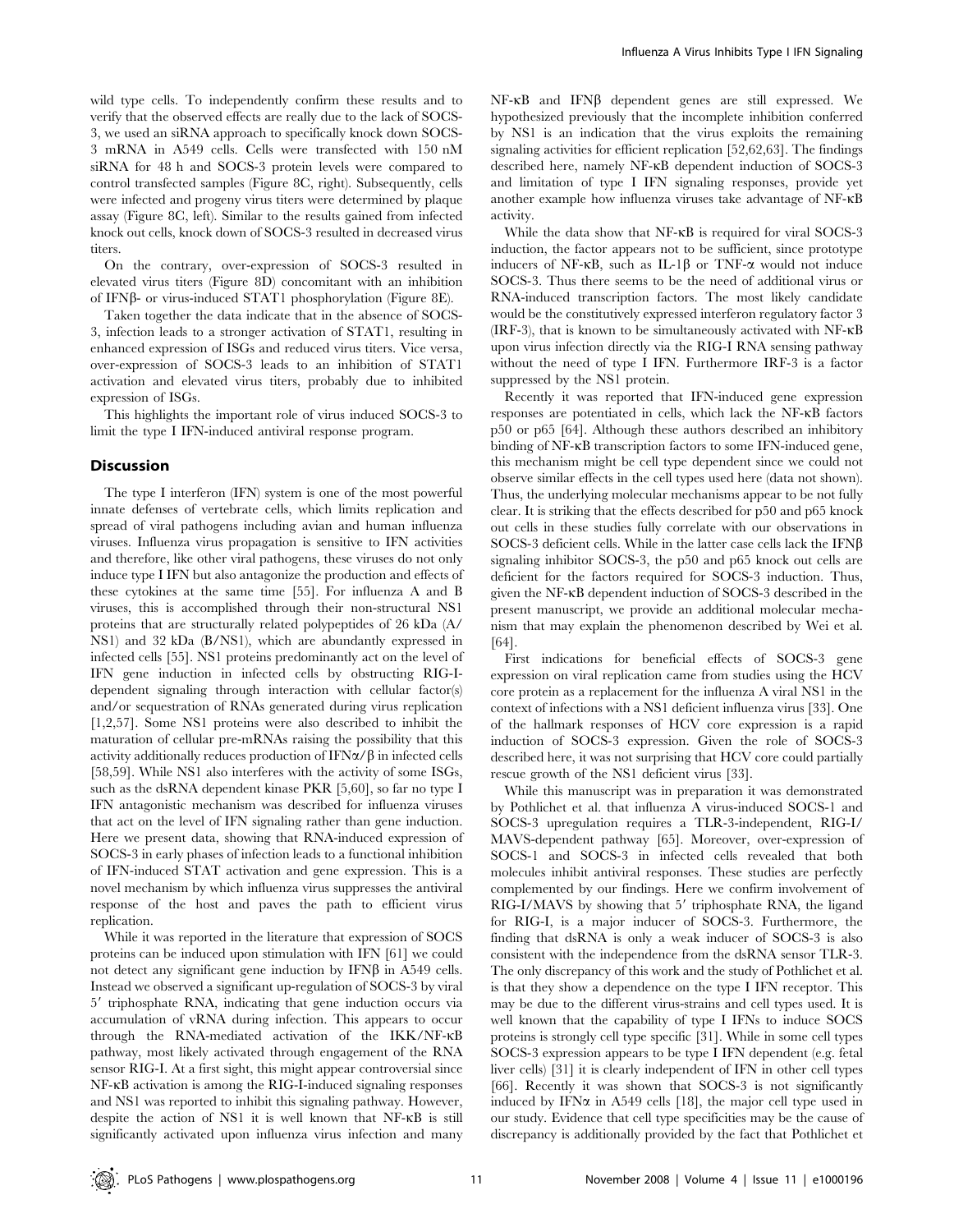al. show identical induction kinetics of SOCS-1 and SOCS-3. In contrast the kinetics of the two proteins differ clearly in the cells we used, with SOCS-3 being induced much earlier than SOCS-1 on mRNA and protein level.

Finally, it should be stated that regardless whether SOCS-3 is additionally induced by type I IFNs at a later stage of infection, it is important that it can be induced earlier and in parallel to  $IFN\beta$ directly by vRNA accumulation. This is supported by the finding that IFN $\beta$  and SOCS-3 induction occurs in parallel kinetics (Figure 4A and 4B) while IFN-induced genes such as OAS1 and MxA are only up-regulated later in a delayed and more sustained fashion (Figure 4D). This makes a qualitative difference since the blocking effect of SOCS-3 on IFN $\beta$  signaling already kicks-in during the first wave of  $IFN\beta$  action.

Taken together we describe here for the first time that at least some influenza A virus strains are able to suppress type I IFN signaling by a mechanism involving NF-kB dependent activation of SOCS-3 expression, which negatively affects STAT phosphorylation. This adds a new aspect to our knowledge of the strategies used by influenza A virus to antagonize type I IFN responses.

#### Materials and Methods

#### Cell culture, viruses and infection conditions

Human influenza A/Puerto-Rico/8/34 (H1N1) (PR8) (Giessen variant) and A/Victora/3/75 (H3N2) (Victoria) were originally taken from the strain collection of the Institute of Virology, Giessen, Germany. The human NS1 deficient influenza virus mutant  $\Delta$ NS1 and its isogenic wild type variant were propagated and used as described earlier [7,67]. It should be noted that this isogenic wild type strain as described by Garcia-Sastre et al. [68] is different from the PR8 (Giessen variant) used in the other experiments and in many previous studies [52,67]. While both variants are of the PR8 Mount Sinai type they exhibit different replication properties. The human alveolar epithelial cell line A549 and the corresponding A549 IFNAR II-1 shRNA and A549 nt-pLKO.1-2 cells (generated at the RKI, Berlin, Germany), as well as the human embryonic kidney (HEK) cell line HEK293, the green monkey epithelial cell line Vero and mouse embryonic fibroblasts (MEF) were grown in Dulbecco's minimal essential medium (D-MEM). Madin-Darby canine kidney (MDCK) cells were grown in minimal essential medium (MEM). All growth media contained 10% heat-inactivated fetal bovine serum and antibiotics. Human umbilical vein embryonic cells (HUVEC) were grown in endothelial growth medium (EGM, Lonza). For infection, cells were washed and infected with the multiplicity of infection (MOI) as indicated in the figure legends. For infection PBS/BA [PBS containing 0.2% bovine serum albumin (BSA), 1 mM MgCl2, 0.9 mM CaCl2, 100 U/ml penicillin, 0.1 mg/ml streptomycin] and virus were incubated for 30 minutes at  $37^{\circ}$ C. The supernatant was aspirated and cells were incubated with specific medium containing 0.2% BSA and antibiotics. To score for production of viral plaques the overlay was stained for 1 h using 1 ml neutral red in PBS per well [69].

## Stimulation of cells with cytokines and /or treatment with sodium vanadate

To trigger JAK/STAT signaling cells were stimulated using human IFN $\alpha/\beta$  or  $\gamma$  as well as mouse IFN $\beta$ . For stimulation of A549 cells or HUVECs 100 U/ml human IFN $\alpha$  or human IFN $\beta$ was used. For stimulation of the green monkey epithelial cell line Vero or HEK 293 cells 500 U/ml human IFN $\beta$  was applied. IFN $\gamma$  was always used in the concentration of 500 U/ml. Mouse embryonic fibroblasts (MEF) were incubated with 100 U/ml

mouse IFN $\beta$ . The different IFN were diluted in infection medium. For stimulation after infection, viral supernatants were aspirated and diluted cytokine was incubated for  $15$  minutes at  $37^{\circ}$ C. To investigate the potential of other cytokines to induced SOCS-3 gene expression A549 cells were stimulated with 100 U/ml IL1 $\beta$ or 20 ng/ml TNF $\alpha$  at 37°C for times indicated. After stimulation cells were lysed and subjected to immune blotting.

To block the activity of phosphatases after infection with influenza virus, sodium vanadate was used. Dilutions were prepared using infection medium. Sodium vanadate was added to the virus-containing infection medium at the time points indicated. After 10 minutes of incubation IFNB, diluted in infection medium, was added to the medium containing virus and sodium vanadate. The cells were stimulated with IFN $\beta$  for 15 minutes. Incubation with sodium vanadate started 25 min before cells were lysed and subjected to Western blotting as described.

For conditioned medium experiments wild type and SOCS-3 knock out MEF were infected with PR8 (MOI =  $5$ ) for 10 h or left uninfected. Supernatants were used for stimulation of MEF wild type for 15 minutes. Cell lysates were subjected to Western blot analysis.

## Stimulation of cells with phosphorylated or dephosphorylated viral or cellular RNA

To investigate the induction of SOCS-3 expression by viral RNA, RNA isolated from infected or uninfected cells (control) was used. A549 cells were infected with PR8  $(MOI = 5)$  or left mock infected. 10 h post infection RNA was isolated using the RNeasy mini Kit from Qiagen according to manufacturer's instructions. To dephosphorylate viral 5' triphosphate RNA, calf intestine alkaline phosphatase (CIAP) (Fermentas) was used. Briefly, RNA was isolated using Trizol according to manufacturer's instructions. For dephosphorylation the reaction mix was set up in a  $50 \mu l$ volume with 50 µg RNA, 25 U CIAP and 80 U RiboLock RNase inhibitor (Fermentas) and was incubated for 3 h at  $42^{\circ}$ C. Thereafter the RNA was isolated using the RNeasy mini Kit from Qiagen. RNAs used as control were mock-treated replacing CIAP by glycerol.

For stimulation, the different RNA species and analogues were transfected using Lipofectamine 2000 (L2000) according to manufacturer's instruction (Invitrogen). In brief, L2000 was incubated with OPTI-MEM for 5 minutes at room temperature; different amounts of RNA were added and incubated for additional 15 minutes. For stimulation of cells with cellular or viral RNA 400 µl RNA-L2000 mix were added to 2 ml serum-free medium. Cells were stimulated for 3 hours and subjected to either Western blot analysis or quantitative real time PCR.

#### siRNA mediated knock down of human SOCS-3

For silencing SOCS-3 mRNA, A549 cells were transfected with 150 nM human SOCS-3 siRNA 48 h before infection using Hiperfect (Qiagen) according to manufacturer's instructions. In brief, 150 nM siRNA was added to a mixture of D-MEM without FCS/antibiotics and Hiperfect and incubated for 10 min at room temperature. For transfection 400  $\mu$ l of this mixture were added to the cells. Subsequently cells were subjected to plaque assay analysis or Western blot analysis. Control siRNA was purchased from Qiagen. The sequences for the human SOCS-3 siRNA in use are: human SOCS-3 siRNA sense 5'- CCA AGA ACC UGC GCA UCC AdTdT-3', human SOCS-3 siRNA anti-sense 5' - UGG AUG CGC AGG UUC UUG GdTdT-3' ) (see Table 1 for accession number of the human SOCS-3 gene).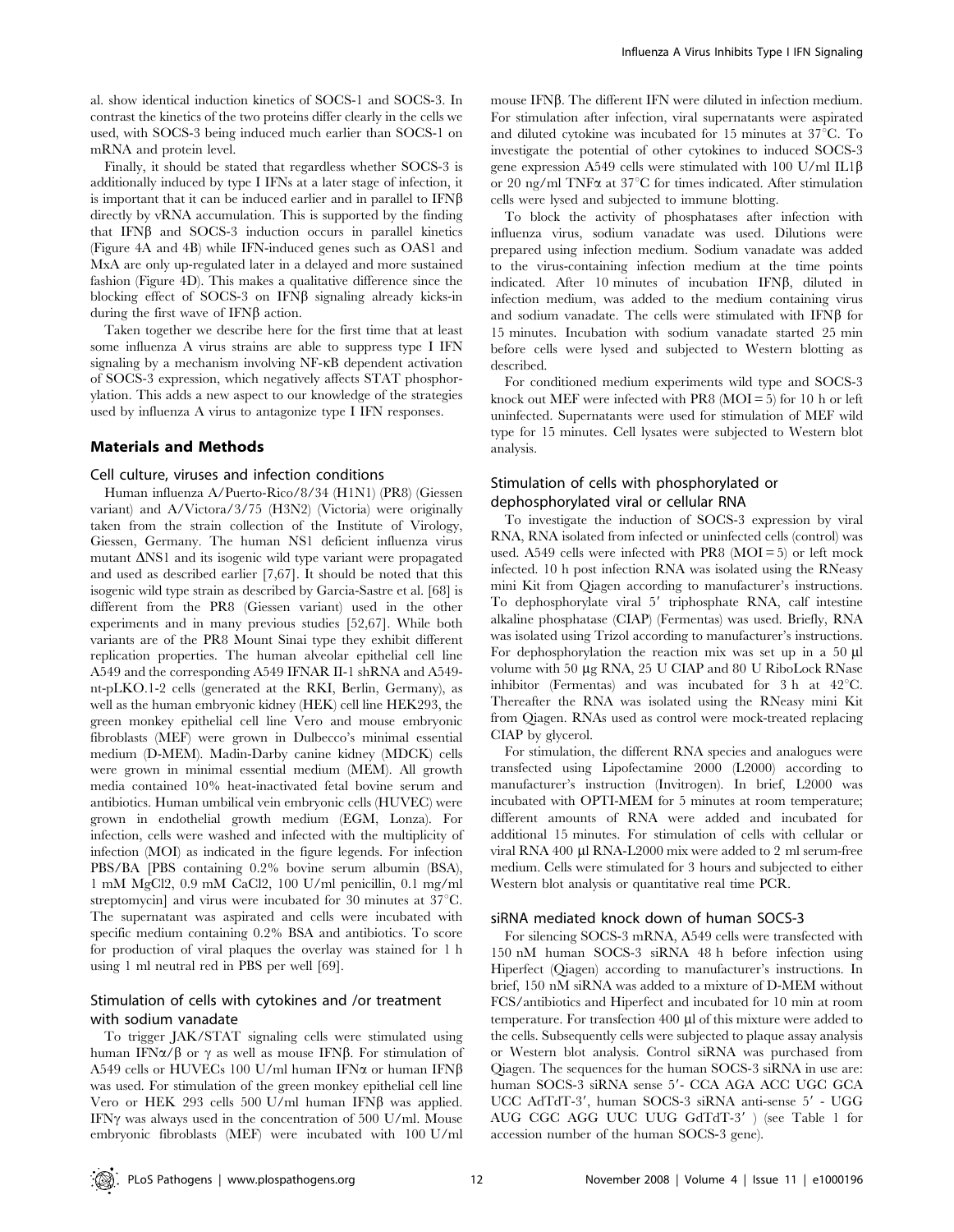Table 1. Accession numbers of human, murine and viral genes used or analyzed in this study.

|                    | <b>Accession numbers</b> |
|--------------------|--------------------------|
| <b>Human</b>       |                          |
| $IFN\beta$         | NM 002176.2              |
| SOCS-3             | NM 003955.3              |
| <b>GAPDH</b>       | NM 002046.3              |
| OAS1 isoform 3     | NM_001032409.1           |
| OAS1 isoform 2     | NM_002534.2              |
| OAS1 isoform 1     | NM 016816.2              |
| <b>Murine</b>      |                          |
| <b>GAPDH</b>       | NM 008084.2              |
| OAS <sub>1</sub> b | NM 001083925.1           |
| IRF-1              | NM_008390.1              |
| SP110              | NM 175397.4              |
| <b>Viral</b>       |                          |
| <b>NP</b>          | CY009447                 |
| <b>NS</b>          | CY009448                 |
| M                  | CY009445                 |
| PA                 | CY009449                 |
| PB <sub>1</sub>    | CY009450                 |
| PB <sub>2</sub>    | CY009451                 |

doi:10.1371/journal.ppat.1000196.t001

#### Tyrosine phosphatase assay

To determine whether tyrosine phosphatases become activated upon infection with influenza virus a phosphatase assay using the Tyrosine Phosphatase Assay System (Promega) was performed. A459 cells were infected for 10 h  $(MOI = 5)$  or left uninfected. Cells were harvested in assay buffer (100 mM tris-HCl pH 5.2, 100 mM  $CaCl<sub>2</sub>$ , 100 mM  $MgCl<sub>2</sub>$ , 0.02%  $\beta$ -mercapto ethanol), cracked by a single freeze/thaw step at  $-80^{\circ}$ C and disrupted by ultrasonic pulsing. Lysates were precleared from cell debris and residual free phosphates according to the manufacturer's instruction. Tyrosine phosphatase activity was measured by enzymatic release of free phosphate of two given pseudosubstrates (phosphorylated peptides representing target sequences for the most common tyrosine phosphatases). Quantification was performed in comparison to a given standard according to the manufacturer's instruction.

#### Western blots

For Western blot analysis cells were lysed with RIPA [25 mM Tris/HCl, pH 8.0, 137 mM NaCl, 10% Glycerol, 0.1% SDS, 0.5% NaDOC, 1% IgePal, 2 mM EDTA, pH 8.0, pyrophosphate 5  $\mu$ g ml<sup>-1</sup> aprotinin; 5  $\mu$ g ml<sup>-1</sup> leupeptin; 1 mM sodium vanadate and 5 mM benzamidine] on ice for a minimum of 30 minutes. Supernatants were cleared by centrifugation in a standard tabletop centrifuge (Eppendorf) at maximum speed. Protein concentration was determined by Bradford assay.

The phosphorylated and unphosphorylated forms of STAT1 were detected using anti-STAT1 (Y701) antibody and anti-STAT1 (BD Bioscience). An antibody directed against Y690 of STAT2 was used for detection of the phosphorylated form of STAT2 (Upstate). Antibodies to detect influenza viral proteins were purchased from Serotec (NP, M1), Santa Cruz (PB1, PB2). The anti-PA antibody was kindly provided by J. Ortin (Madrid/

Spain). A monoclonal antibody directed against the viral NS1 was generated at the IMV, Muenster, Germany [70]. A monoclonal anti-Myc-tag antibody to detect Myc-M1 was kindly provided by Viktor Wixler. IMV, Muenster, Germany. All secondary antibodies were purchased from Amersham and diluted 1:2500 in TBS-T. Secondary antibodies were incubated for a minimum of 60 minutes at room temperature.

#### Reverse Transcription and quantitative real time PCR

To synthesize cDNA from cells, RNA was isolated using Qiagen RNeasy mini kit according to manufacturer's instruction. In brief, cells were lysed in the presence of b-mercaptoethanol and lysates were loaded to a column, washed and eluted in RNase- free water. For reverse transcription 3  $\mu$ g total RNA, 0.5  $\mu$ g oligo dT primer in a total volume of 12  $\mu$ l were heated for 10 minutes at 70 $^{\circ}$ C. Enzyme mix was prepared ( $5 \times$  Enzyme Buffer (Fermentas), water and 500  $\mu$ M dNTPs) and pre-warmed at 42°C for 2 minutes before adding 535 U/100  $\mu$ l RevertAid H<sup>-</sup> M-MuLV (Fermentas).

Reverse transcription was performed at  $42^{\circ}$ C for 1 hour. The enzyme was inactivated at  $70^{\circ}$ C for 10 minutes. Samples were stored at  $-20^{\circ}$ C or directly used in quantitative real-time PCR.

For analysis of gene expression relative quantification of the DNA amount was applied. In order to do that gene expression of the housekeeping gene GAPDH was determined. To ascertain changes in expression of the gene of interest the differences between expression of GAPDH and the gene of interest was calculated using the  $2^{-\Delta\Delta CT}$  method [71]. For quantitative real time Brilliant QPCR SYBR Green Mastermix (Stratagene) was used according to manufacturer's instructions. The fragment of interest was amplified in 40 cycles. The following primers were used (see Table 1 for identity of the parental genes): human primer pairs: GAPDH\_fwd 5'-GCA AAT TTC CAT GG CAC CGT3', GAPDH\_rev 5' - GCC CCA CTT GAT TTT GGA GG-3'. IFNβ-fwd 5' - GGC CAT GAC CAA CAA GTG TCT CCT CC-3', IFNB\_rev 5' - GCG CTC AGT TTC GGA GGT AAC CTG T-3', SOCS-1\_fwd 5' - TTG CCT GGA ACC ATG TGG -3', SOCS1\_rev 5' - GGT CCT GGC CTCCAG ATA CAG -3', SOCS-3\_fwd 5' - GGA GTT CCT GGA CCA GTA CG-3', SOCS-3\_rev 5' - TTC TTG TGC TTG TGC CAT GT -3' OAS1\_fwd 5' - GAT CTC AGA AAT ACC CCA GCC A-3, OAS-1\_rev 5' - AGC TAC CTC GGA AGC ACC TT-3', MxA\_fwd 5' -GTT TCC GAA GTG GAC ATC GCA-3, MxA rev 5-GAA GGG CAA CTC CTG ACA GT-3, IL1 $\beta$ \_fwd 5' -GCG GCC AGG ATA TTT TAA CTG ACT TC-3, IL1 $\beta$ \_rev 5' -TCC ACA TTC AGC ACA GGA CTC TC-3, IL6\_fwd 5' -AGA GGC ACT GGC AGA AAA CAA C-3, IL6 rev 5' -AGG CAA GTC TCC TCA TTG AAT CC-3' and murine primer pairs: GAPDH\_fwd 5' - ACA GCC GCA TCT TCT TGT GCA GTG-3', GAPDH\_rev 5' - GGC CTT GAC TGT GCC GTT GAA TTT-3, SOCS-3\_fwd 5' - GGG TGG CAA AGA AAA GGA G-3', SOCS-3\_rev 5' - GTT GAG CGT CAA GAC CCA GT-3, IRF-1\_fwd 5' - ATG CCA ATC ACT CGA ATG CG-3', IRF-1\_rev 5' - TTG TAT CGG CCT GTG TGA ATG-3, SP110\_fwd 5' - TAG GGA AGC ATC CAA AAC GAA TG-3', SP110\_rev 5' - CCT GGG GCT CTT GTT CAT CAC-3', OAS1\_fwd 5' - GTC AAT GTC GTG TGT GAT TT-3', OAS1\_rev 5' -CTC CCC GTC GGT TTA ACT GA-3'.

## Retroviral vectors and retroviral transduction

The pCFG5-EGZ retroviral vector used for transfection [72] as well as the constructs to express dominant negative MKK6 (MKK6Ala) or IKK2 (IKK2KD) have been described earlier [52,73]. The Phoenix amphotropic retroviral producer cells (a gift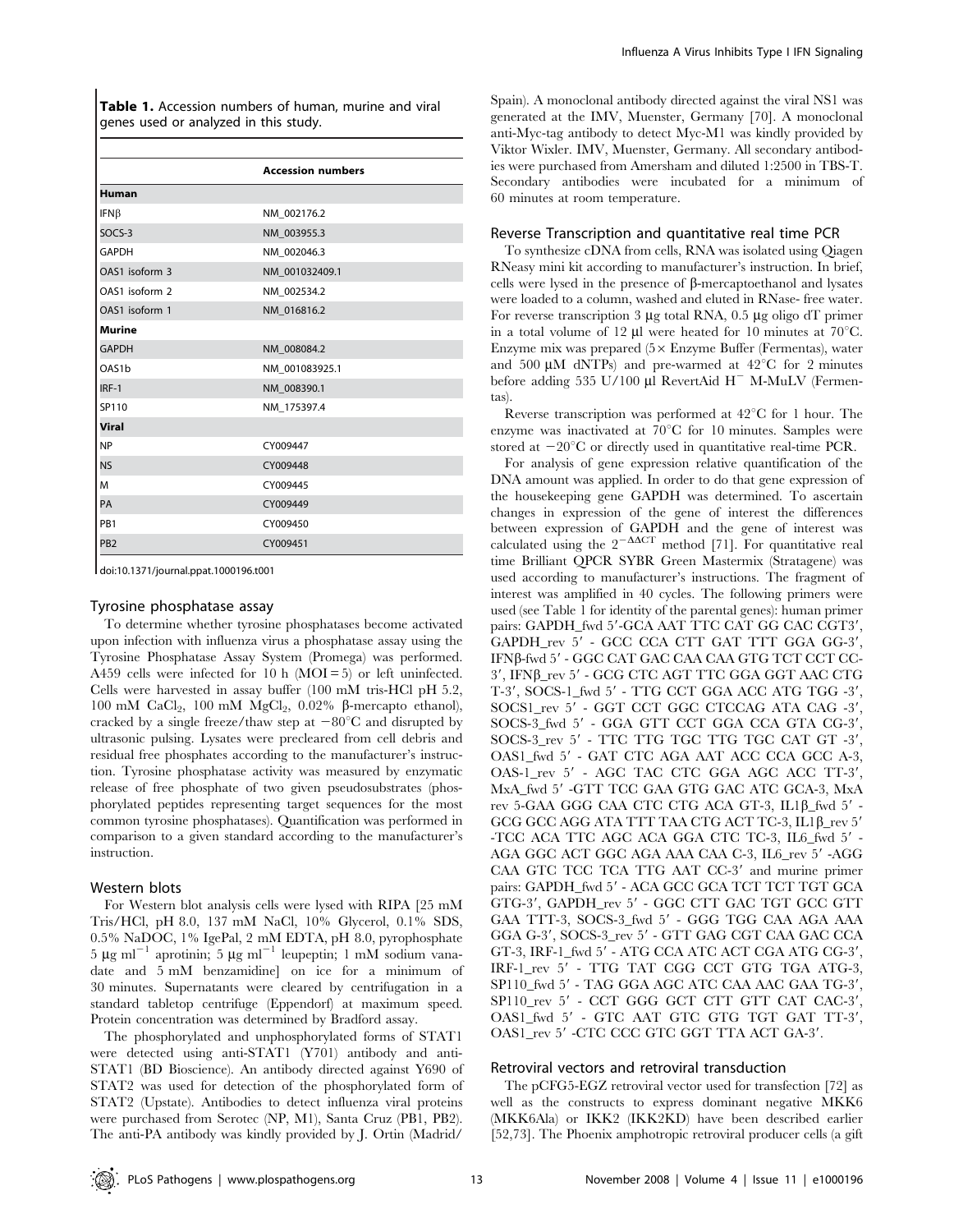from G. Nolan, Stanford, CA) [74] were cultured in Dulbecco's modified Eagle's medium containing 10% fetal bovine serum, 100 units/ml penicillin and 100 mg/ml streptomycin. Generation of MKK6Ala or IKKKD expressing producer cells as well as transduction of A549 cells to stably express these transgenes was performed as previously described [52,53].

#### Supporting Information

Figure S1 Infection of HUVEC results in inhibition of STAT1 phosphorylation and IFN $\beta$  independent SOCS-3 gene transcription. HUVEC were infected with PR8  $(MOI = 5)$   $(A, B, D)$  or stimulated with 100 U/ml IFN $\beta$  (E) for time points indicated. To assess the mRNA levels of SOCS-3  $(A, E)$ , IFN $\beta$  (B) and MxA (E) RNA was reverse transcribed and cDNA was subjected to quantitative real time PCR. Equivalent mRNA amounts were normalized to endogenous GAPDH and calculated as n-fold of untreated cells that were arbitrarily set as 1. To assess the amount of phosphorylated STAT1 (B) A549 cells were infected with PR8  $(MOI = 5)$  for time points indicated. Total cells lysate was subjected to Western Blot analysis using anti-phospho-STAT1, anti-STAT1 antibodies. To assess effective viral replication viral NS1 was detected using an anti-NS1 antibody. (C) Quantification of relative band intensities of (B) using AIDA software and 2D densitometry (Fuji).

#### References

- 1. Opitz B, Rejaibi A, Dauber B, Eckhard J, Vinzing M, et al. (2007) IFNbeta induction by influenza A virus is mediated by RIG-I which is regulated by the viral NS1 protein. Cell Microbiol 9: 930–938.
- 2. Mibayashi M, Martinez-Sobrido L, Loo YM, Cardenas WB, Gale M Jr, et al. (2007) Inhibition of retinoic acid-inducible gene I-mediated induction of beta interferon by the NS1 protein of influenza A virus. J Virol 81: 514–524.
- 3. Li Y, Chen ZY, Wang W, Baker CC, Krug RM (2001) The 3'-end-processing factor CPSF is required for the splicing of single-intron pre-mRNAs in vivo. RNA 7: 920–931.
- 4. Nemeroff ME, Barabino SM, Li Y, Keller W, Krug RM (1998) Influenza virus NS1 protein interacts with the cellular 30 kDa subunit of CPSF and inhibits 3'end formation of cellular pre-mRNAs. Mol Cell 1: 991-1000.
- 5. Lu Y, Wambach M, Katze MG, Krug RM (1995) Binding of the influenza virus NS1 protein to double-stranded RNA inhibits the activation of the protein kinase that phosphorylates the elF-2 translation initiation factor. Virology 214: 222–228.
- 6. Tan SL, Katze MG (1998) Biochemical and genetic evidence for complex formation between the influenza A virus NS1 protein and the interferon-induced PKR protein kinase. J Interferon Cytokine Res 18: 757–766.
- 7. Ehrhardt C, Wolff T, Pleschka S, Planz O, Beermann W, et al. (2007) Influenza A virus NS1 protein activates the PI3K/Akt pathway to mediate antiapoptotic signaling responses. J Virol 81: 3058–3067.
- 8. Hale BG, Jackson D, Chen YH, Lamb RA, Randall RE (2006) Influenza A virus NS1 protein binds p85beta and activates phosphatidylinositol-3-kinase signaling. Proc Natl Acad Sci U S A 103: 14194–14199.
- 9. Borden EC, Sen GC, Uze G, Silverman RH, Ransohoff RM, et al. (2007) Interferons at age 50: Past, current and future impact on biomedicine. Nat Rev Drug Discov 6: 975–990.
- 10. Pestka S, Krause CD, Walter MR (2004) Interferons, interferon-like cytokines, and their receptors. Immunol Rev 202: 8–32.
- 11. Kotenko SV, Gallagher G, Baurin VV, Lewis-Antes A, Shen M, et al. (2003) IFN-lambdas mediate antiviral protection through a distinct class II cytokine receptor complex. Nat Immunol 4: 69–77.
- 12. Ronni T, Sareneva T, Pirhonen J, Julkunen I (1995) Activation of IFN-alpha, IFN-gamma, MxA, and IFN regulatory factor 1 genes in influenza A virusinfected human peripheral blood mononuclear cells. J Immunol 154: 2764–2774.
- 13. Sareneva T, Matikainen S, Kurimoto M, Julkunen I (1998) Influenza A virusinduced IFN-alpha/beta and IL-18 synergistically enhance IFN-gamma gene expression in human T cells. J Immunol 160: 6032–6038.
- 14. Murray PJ (2007) The JAK-STAT signaling pathway: Input and output integration. J Immunol 178: 2623–2629.
- 15. Levy DE, Darnell JE Jr (2002) Stats: Transcriptional control and biological impact. Nat Rev Mol Cell Biol 3: 651–662.
- 16. Uze G, Schreiber G, Piehler J, Pellegrini S (2007) The receptor of the type I interferon family. Curr Top Microbiol Immunol 316: 71–95.
- 17. Tang X, Gao JS, Guan YJ, McLane KE, Yuan ZL, et al. (2007) Acetylationdependent signal transduction for type I interferon receptor. Cell 131: 93–105.

Found at: doi:10.1371/journal.ppat.1000196.s001 (1.22 MB TIF)

Figure S2 IL1 $\beta$  and TNF $\alpha$  do not affect induction of SOCS-3 gene transcription. A549 wt cells were stimulated with 100 U/ml IL1β (A), 20 ng/ml TNFα (B) or infected with PR8 (MOI = 5) (C) for time points indicated. Cells were lysed, and RNA was subjected to reverse transcription. cDNA was analyzed in quantitative real time PCR to assess mRNA amounts of SOCS-3 and IL6 (A and B) or IL1 $\beta$  (C). Equivalent mRNA amounts were normalized to GAPDH mRNA levels and calculated as n-fold of the levels of untreated cells that were arbitrarily set as 1.

Found at: doi:10.1371/journal.ppat.1000196.s002 (4.87 MB TIF)

## Acknowledgments

We would like to thank Akihiko Yoshimura, Kyushu University, Fukuoka, Japan, for providing  $SOCS3$   $-/-$  MEF via Fred Schaper, Aachen, Germany. We also would like to thank Viktor Wixler, IMV, Muenster, Germany, for providing anti-Myc and anti-NS1 monoclonal antibodies.

#### Author Contributions

Conceived and designed the experiments: EKP MS SL. Performed the experiments: EKP. Analyzed the data: EKP SL. Contributed reagents/ materials/analysis tools: TW DV JR JGB. Wrote the paper: EKP SL.

- 18. Sanda C, Weitzel P, Tsukahara T, Schaley J, Edenberg HJ, et al. (2006) Differential gene induction by type I and type II interferons and their combination. J Interferon Cytokine Res 26: 462–472.
- 19. Takaoka A, Yanai H (2006) Interferon signalling network in innate defence. Cell Microbiol 8: 907–922.
- 20. Weihua X, Ramanujam S, Lindner DJ, Kudaravalli RD, Freund R, et al. (1998) The polyoma virus T antigen interferes with interferon-inducible gene expression. Proc Natl Acad Sci U S A 95: 1085–1090.
- 21. Reid SP, Leung LW, Hartman AL, Martinez O, Shaw ML, et al. (2006) Ebola virus VP24 binds karyopherin alpha1 and blocks STAT1 nuclear accumulation. J Virol 80: 5156–5167.
- 22. Kubo M, Hanada T, Yoshimura A (2003) Suppressors of cytokine signaling and immunity. Nat Immunol 4: 1169–1176.
- 23. Kamura T, Sato S, Haque D, Liu L, Kaelin WG Jr, et al. (1998) The elongin BC complex interacts with the conserved SOCS-box motif present in members of the SOCS, ras, WD-40 repeat, and ankyrin repeat families. Genes Dev 12: 3872–3881.
- 24. Kamura T, Maenaka K, Kotoshiba S, Matsumoto M, Kohda D, et al. (2004) VHL-box and SOCS-box domains determine binding specificity for Cul2-Rbx1 and Cul5-Rbx2 modules of ubiquitin ligases. Genes Dev 18: 3055–3065.
- 25. Zhang JG, Farley A, Nicholson SE, Willson TA, Zugaro LM, et al. (1999) The conserved SOCS box motif in suppressors of cytokine signaling binds to elongins B and C and may couple bound proteins to proteasomal degradation. Proc Natl Acad Sci U S A 96: 2071–2076.
- 26. Yasukawa H, Misawa H, Sakamoto H, Masuhara M, Sasaki A, et al. (1999) The JAK-binding protein JAB inhibits janus tyrosine kinase activity through binding in the activation loop. EMBO J 18: 1309–1320.
- 27. Giordanetto F, Kroemer RT (2003) A three-dimensional model of suppressor of cytokine signalling 1 (SOCS-1). Protein Eng 16: 115–124.
- 28. Narazaki M, Fujimoto M, Matsumoto T, Morita Y, Saito H, et al. (1998) Three distinct domains of SSI-1/SOCS-1/JAB protein are required for its suppression of interleukin 6 signaling. Proc Natl Acad Sci U S A 95: 13130–13134.
- 29. Yamamoto K, Yamaguchi M, Miyasaka N, Miura O (2003) SOCS-3 inhibits IL-12-induced STAT4 activation by binding through its SH2 domain to the STAT4 docking site in the IL-12 receptor beta2 subunit. Biochem Biophys Res Commun 310: 1188–1193.
- 30. Larsen L, Ropke C (2002) Suppressors of cytokine signalling: SOCS. APMIS 110: 833–844.
- 31. Yokota S, Yokosawa N, Okabayashi T, Suzutani T, Fujii N (2005) Induction of suppressor of cytokine signaling-3 by herpes simplex virus type 1 confers efficient viral replication. Virology 338: 173–181.
- 32. Yokota S, Yokosawa N, Okabayashi T, Suzutani T, Miura S, et al. (2004) Induction of suppressor of cytokine signaling-3 by herpes simplex virus type 1 contributes to inhibition of the interferon signaling pathway. J Virol 78: 6282–6286.
- 33. Bode JG, Ludwig S, Ehrhardt C, Albrecht U, Erhardt A, et al. (2003) IFN-alpha antagonistic activity of HCV core protein involves induction of suppressor of cytokine signaling-3. FASEB J 17: 488–490.